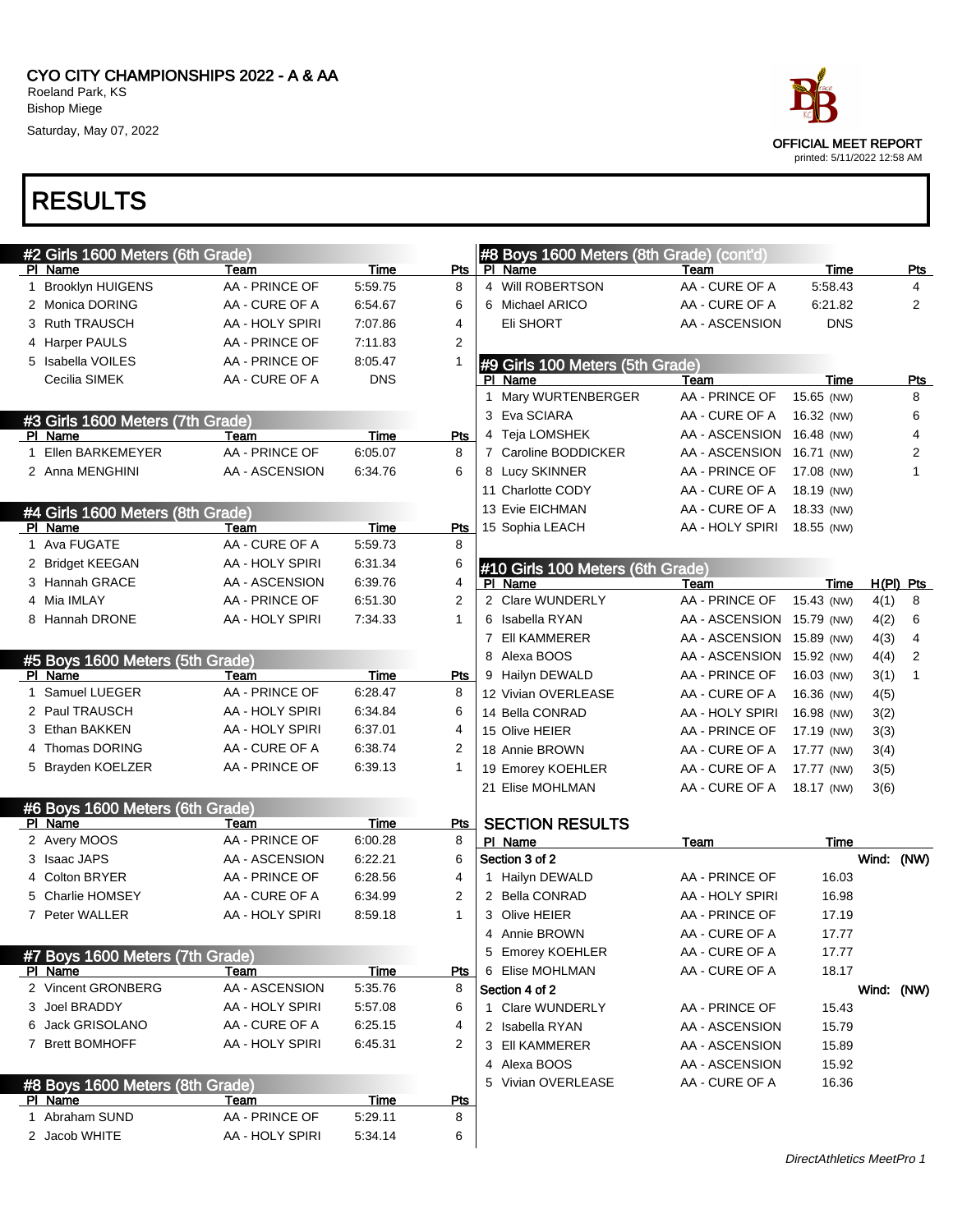

### RESULTS

| #11 Girls 100 Meters (7th Grade) |                           |            |             |                  |   | #13 Boys 100 Meters (5th Grade) (cont'd) |                           |            |            |             |
|----------------------------------|---------------------------|------------|-------------|------------------|---|------------------------------------------|---------------------------|------------|------------|-------------|
| PI Name                          | Team                      | Time       |             | Pts              |   | PI Name                                  | Team                      | Time       |            | $H(PI)$ Pts |
| 1 Grace BAGGOTT                  | AA - CURE OF A            | 14.28 (NW) |             | 8                |   | 17 Asa SCHNETZLER                        | AA - CURE OF A            | 19.29 (NW) | 3(5)       |             |
| 6 Ruby COSENTINO                 | AA - CURE OF A            | 15.49 (NW) |             | 6                |   | 20 Nathaniel MCLELLAN                    | AA - ASCENSION 19.97 (NW) |            | 3(6)       |             |
| 7 Laila FRAHER                   | AA - ASCENSION            | 15.69 (NW) |             | 4                |   | 21 Daniel ROBERTSON                      | AA - CURE OF A            | 19.98 (NW) | 3(7)       |             |
| 9 Genevieve MCDANIEL             | AA - CURE OF A            | 17.45 (NW) |             | 2                |   | 23 Miles REDMOND                         | AA - CURE OF A            | 22.74 (NW) | 3(8)       |             |
| 10 Hadley HAHN                   | AA - CURE OF A            | 17.54 (NW) |             | 1                |   |                                          |                           |            |            |             |
|                                  |                           |            |             |                  |   | <b>SECTION RESULTS</b>                   |                           |            |            |             |
| #12 Girls 100 Meters (8th Grade) |                           |            |             |                  |   | PI Name                                  | Team                      | Time       |            |             |
| PI Name                          | Team                      | Time       | $H(PI)$ Pts |                  |   | Section 3 of 2                           |                           |            | Wind: (NW) |             |
| 1 Elizabeth WURTENBERGER         | AA - PRINCE OF            | 13.63 (NW) | 3(1)        | 8                |   | 1 Damien SCHWALLER                       | AA - CURE OF A            | 17.10      |            |             |
| 2 Nora CONWAY                    | AA - CURE OF A            | 14.20 (NW) | 3(2)        | 6                |   | 2 Daniel MEYERS                          | AA - CURE OF A            | 18.12      |            |             |
| 3 Grace GIESLER                  | AA - PRINCE OF            | 14.42 (NW) | 3(3)        | 4                |   | 3 Liam FLYNN                             | AA - ASCENSION            | 18.68      |            |             |
| 5 Christine SCHROERING           | AA - PRINCE OF            | 14.86 (NW) | 2(1)        | 2                | 4 | <b>Brayden ROWLAND</b>                   | AA - CURE OF A            | 18.71      |            |             |
| 6 Rekha ROSS                     | AA - HOLY SPIRI           | 14.90 (NW) | 3(4)        | $\mathbf{1}$     |   | 5 Asa SCHNETZLER                         | AA - CURE OF A            | 19.29      |            |             |
| 7 Caroline MARTIN                | AA - HOLY SPIRI           | 15.10 (NW) | 2(2)        |                  | 6 | <b>Nathaniel MCLELLAN</b>                | AA - ASCENSION            | 19.97      |            |             |
| 10 Maeve RILEY                   | AA - CURE OF A            | 15.38 (NW) | 3(5)        |                  | 7 | Daniel ROBERTSON                         | AA - CURE OF A            | 19.98      |            |             |
| 11 Lillian CAUL                  | AA - PRINCE OF            | 15.61 (NW) | 2(3)        |                  |   | 8 Miles REDMOND                          | AA - CURE OF A            | 22.74      |            |             |
| 14 Ella DUNN                     | AA - CURE OF A            | 17.48 (NW) | 2(4)        |                  |   | Section 4 of 2                           |                           |            | Wind: (NW) |             |
| 15 Josie COOPER                  | AA - CURE OF A            | 17.69 (NW) | 2(5)        |                  |   | 1 Austin RISCOE                          | AA - ASCENSION            | 15.27      |            |             |
|                                  |                           |            |             |                  |   | 2 Jasper GUERRA                          | AA - ASCENSION            | 15.33      |            |             |
| <b>SECTION RESULTS</b>           |                           |            |             |                  | 3 | Cooper KNOBLOCK                          | AA - HOLY SPIRI           | 15.79      |            |             |
| PI Name                          | Team                      | Time       |             |                  | 4 | Samuel SCHWALLER                         | AA - CURE OF A            | 15.81      |            |             |
| Section 2 of 2                   |                           |            | Wind: (NW)  |                  |   | 5 Victor COSENTINO                       | AA - CURE OF A            | 16.88      |            |             |
| 1 Christine SCHROERING           | AA - PRINCE OF            | 14.86      |             |                  | 6 | Evan STANLEY                             | AA - ASCENSION            | 16.93      |            |             |
| 2 Caroline MARTIN                | AA - HOLY SPIRI           | 15.10      |             |                  |   | 7 Graham RAPELYE                         | AA - CURE OF A            | 17.30      |            |             |
| 3 Lillian CAUL                   | AA - PRINCE OF            | 15.61      |             |                  |   | #14 Boys 100 Meters (6th Grade)          |                           |            |            |             |
| 4 Ella DUNN                      | AA - CURE OF A            | 17.48      |             |                  |   | PI Name                                  | Team                      | Time       |            | $H(PI)$ Pts |
| 5 Josie COOPER                   | AA - CURE OF A            | 17.69      |             |                  |   | 2 Carter MULLEN                          | AA - CURE OF A            | 14.54 (NW) | 3(1)       | 8           |
| Section 3 of 2                   |                           |            | Wind:       | (NW)             |   | 3 Kolbe MEINHARDT                        | AA - PRINCE OF            | 14.59 (NW) | 3(2)       | 6           |
| 1 Elizabeth WURTENBERGER         | AA - PRINCE OF            | 13.63      |             |                  | 4 | Ethan WHITE                              | AA - HOLY SPIRI           | 14.90 (NW) | 3(3)       | 4           |
| 2 Nora CONWAY                    | AA - CURE OF A            | 14.20      |             |                  | 5 | Jack TOEPFER                             | AA - PRINCE OF            | 15.33 (NW) | 3(4)       | 2           |
| 3 Grace GIESLER                  | AA - PRINCE OF            | 14.42      |             |                  | 6 | <b>Jack KRATOFIL</b>                     | AA - ASCENSION 15.35 (NW) |            | 3(5)       | 1           |
| 4 Rekha ROSS                     | AA - HOLY SPIRI           | 14.90      |             |                  | 9 | <b>William FRISCH</b>                    | AA - CURE OF A            | 15.60 (NW) | 3(6)       |             |
| 5 Maeve RILEY                    | AA - CURE OF A            | 15.38      |             |                  |   | 10 Augustin JENNISON                     | AA - ASCENSION 16.06 (NW) |            | 2(1)       |             |
| #13 Boys 100 Meters (5th Grade)  |                           |            |             |                  |   | 12 Leyton ZIMMER                         | AA - ASCENSION 16.93 (NW) |            | 2(2)       |             |
| PI Name                          | Team                      | Time       | $H(PI)$ Pts |                  |   | 13 Lyndon GITTEMEIER                     | AA - ASCENSION 18.02 (NW) |            | 2(3)       |             |
| 1 Austin RISCOE                  | AA - ASCENSION 15.27 (NW) |            | 4(1)        | $\boldsymbol{8}$ |   | 14 Mitchell MCCALL                       | AA - ASCENSION 19.88 (NW) |            | 2(4)       |             |
| 2 Jasper GUERRA                  | AA - ASCENSION 15.33 (NW) |            | 4(2)        | 6                |   | Nicholas NOSWORTHY                       | AA - ASCENSION            | DNS (NW)   | 2          |             |
| 4 Cooper KNOBLOCK                | AA - HOLY SPIRI           | 15.79 (NW) | 4(3)        | 4                |   |                                          |                           |            |            |             |
| 5 Samuel SCHWALLER               | AA - CURE OF A            | 15.81 (NW) | 4(4)        | 2                |   | <b>SECTION RESULTS</b>                   |                           |            |            |             |
| 6 Victor COSENTINO               | AA - CURE OF A            | 16.88 (NW) | 4(5)        | $\mathbf{1}$     |   | PI Name                                  | <u>Team</u>               | Time       |            |             |
| 7 Evan STANLEY                   | AA - ASCENSION            | 16.93 (NW) | 4(6)        |                  |   | Section 2 of 2                           |                           |            | Wind: (NW) |             |
| 9 Damien SCHWALLER               | AA - CURE OF A            | 17.10 (NW) | 3(1)        |                  |   | 1 Augustin JENNISON                      | AA - ASCENSION            | 16.06      |            |             |
| 11 Graham RAPELYE                | AA - CURE OF A            | 17.30 (NW) | 4(7)        |                  |   | 2 Leyton ZIMMER                          | AA - ASCENSION            | 16.93      |            |             |
| 14 Daniel MEYERS                 | AA - CURE OF A            | 18.12 (NW) | 3(2)        |                  |   | 3 Lyndon GITTEMEIER                      | AA - ASCENSION            | 18.02      |            |             |
| 15 Liam FLYNN                    | AA - ASCENSION            | 18.68 (NW) | 3(3)        |                  |   | 4 Mitchell MCCALL                        | AA - ASCENSION            | 19.88      |            |             |
| 16 Brayden ROWLAND               | AA - CURE OF A            | 18.71 (NW) | 3(4)        |                  |   | Nicholas NOSWORTHY                       | AA - ASCENSION            | <b>DNS</b> |            |             |
|                                  |                           |            |             |                  |   | Section 3 of 2                           |                           |            | Wind: (NW) |             |
|                                  |                           |            |             |                  |   |                                          |                           |            |            |             |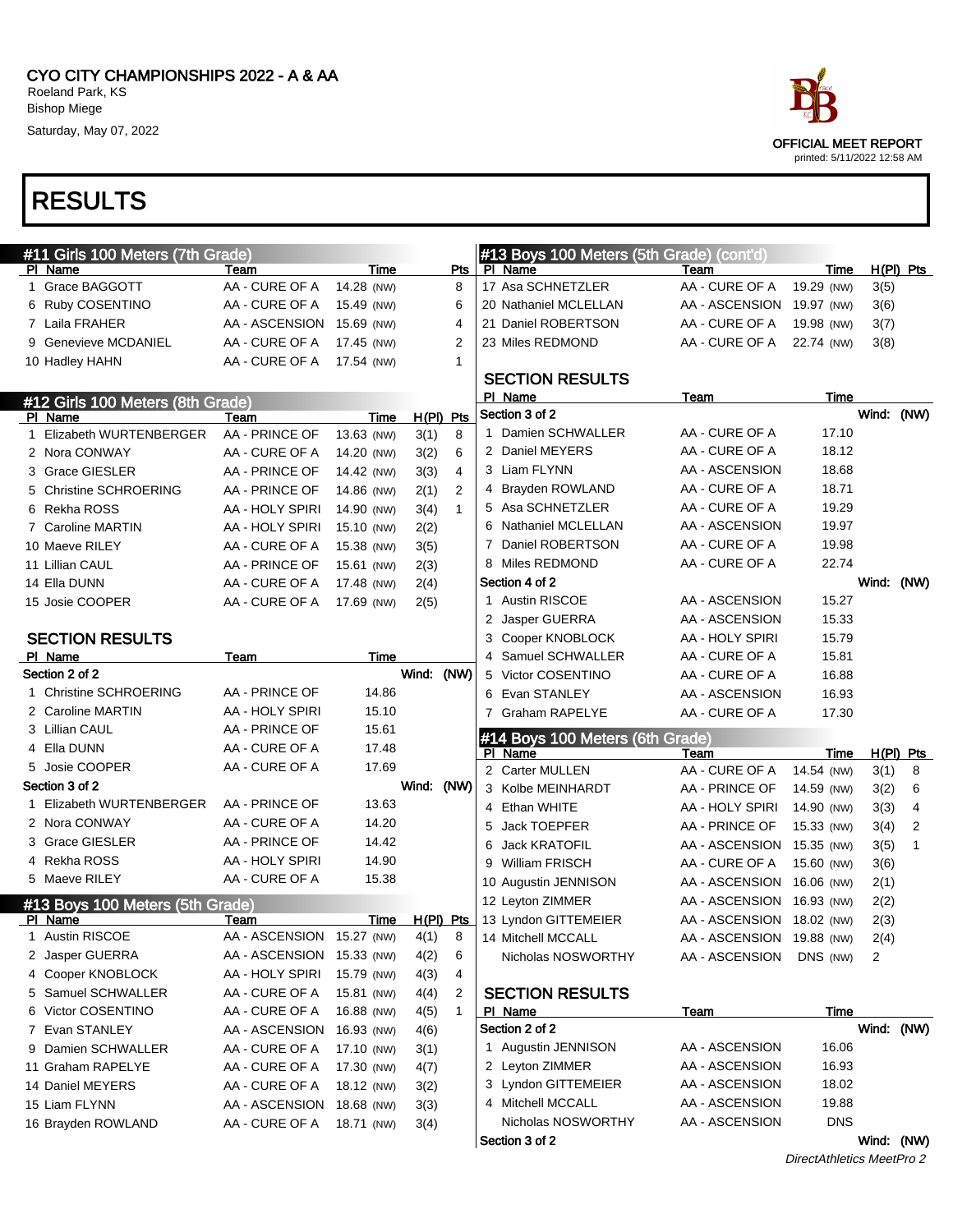|   | #14 Boys 100 Meters (6th Grade) (cont'd)   |                                  |            |             |              | #16 Boys 100 Meters (8th Grade) (cont'd)                |                 |                 |                 |
|---|--------------------------------------------|----------------------------------|------------|-------------|--------------|---------------------------------------------------------|-----------------|-----------------|-----------------|
|   | PI Name                                    | Team                             | Time       |             |              | <b>SECTION RESULTS</b>                                  |                 |                 |                 |
|   | 1 Carter MULLEN                            | AA - CURE OF A                   | 14.54      |             |              | PI Name                                                 | Team            | Time            |                 |
|   | 2 Kolbe MEINHARDT                          | AA - PRINCE OF                   | 14.59      |             |              | Section 3 of 2                                          |                 |                 | Wind: (NW)      |
|   | 3 Ethan WHITE                              | AA - HOLY SPIRI                  | 14.90      |             |              | 1 Kevin CHERUIYOT                                       | AA - PRINCE OF  | 13.61           |                 |
|   | 4 Jack TOEPFER                             | AA - PRINCE OF                   | 15.33      |             |              | 2 William CONWAY                                        | AA - CURE OF A  | 14.06           |                 |
|   | Jack KRATOFIL                              | AA - ASCENSION                   | 15.35      |             |              | 3 Keenan ROURKE                                         | AA - CURE OF A  | 14.53           |                 |
|   | 6 William FRISCH                           | AA - CURE OF A                   | 15.60      |             |              | 4 Reece CHILDRESS                                       | AA - ASCENSION  | 14.58           |                 |
|   | #15 Boys 100 Meters (7th Grade)            |                                  |            |             |              | 5 Gabriel MCLELLAN                                      | AA - ASCENSION  | 15.54           |                 |
|   | PI Name                                    | Team                             | Time       | $H(PI)$ Pts |              | 6 Rohan SCHIELTZ                                        | AA - ASCENSION  | 16.06           |                 |
|   | 1 Gabriel DURAN                            | AA - PRINCE OF                   | 13.13 (NW) | 5(1)        | 8            | Section 4 of 2                                          |                 |                 | Wind: (NW)      |
|   | 2 Grady RICHLIN                            | AA - PRINCE OF                   | 13.48 (NW) | 5(2)        | 6            | 1 Azee LOPEZ                                            | AA - CURE OF A  | 13.37           |                 |
|   | 3 Jackson WENGER                           | AA - PRINCE OF                   | 13.52 (NW) | 5(3)        | 4            | 2 Miles BACKHUS                                         | AA - PRINCE OF  | 13.53           |                 |
|   | 4 Henry WILEY                              | AA - PRINCE OF                   | 13.64 (NW) | 5(4)        | 2            | 3 Emmanuel LOPEZ                                        | AA - HOLY SPIRI | 13.55           |                 |
|   | 5 Emmanuel FASCHING                        | AA - ASCENSION                   | 13.72 (NW) | 5(5)        | $\mathbf{1}$ | 4 Andrew RICKERT                                        | AA - ASCENSION  | 13.68           |                 |
|   | 15 Cruz RICO                               | AA - HOLY SPIRI                  | 15.05 (NW) | 4(1)        |              | 5 Matthew GARCIA                                        | AA - HOLY SPIRI | 13.83           |                 |
|   | 16 Auggie COLLINS                          | AA - ASCENSION 15.16 (NW)        |            | 4(2)        |              | Alexander FUENTES                                       | AA - PRINCE OF  | <b>DNS</b>      |                 |
|   | 17 Vincent DUGAN                           | AA - ASCENSION 15.32 (NW)        |            | 4(3)        |              |                                                         |                 |                 |                 |
|   | 21 Andrew STEENSON                         | AA - ASCENSION 16.38 (NW)        |            | 4(4)        |              | #19 Distance Medley Relay (7th Grade)                   |                 |                 |                 |
|   |                                            |                                  |            |             |              | PI Team<br>1 AA - CURE OF ARS (A)                       |                 | Time<br>2:15.59 | <b>Pts</b><br>8 |
|   | <b>SECTION RESULTS</b>                     |                                  |            |             |              |                                                         |                 |                 |                 |
|   | PI Name                                    | Team                             | Time       |             |              |                                                         |                 |                 |                 |
|   | Section 4 of 2                             |                                  |            | Wind: (NW)  |              | #20 Distance Medley Relay (8th Grade)<br>PI Team        |                 | Time            | <b>Pts</b>      |
|   | 1 Cruz RICO                                | AA - HOLY SPIRI                  | 15.05      |             |              | 1 AA - HOLY SPIRIT (A)                                  |                 | 2:20.01         | 8               |
|   | 2 Auggie COLLINS                           | AA - ASCENSION                   | 15.16      |             |              |                                                         |                 |                 |                 |
|   | 3 Vincent DUGAN                            | AA - ASCENSION                   | 15.32      |             |              |                                                         |                 |                 |                 |
|   | 4 Andrew STEENSON                          | AA - ASCENSION                   | 16.38      |             |              | #21 Distance Medley Relay (5th Grade)<br>PI Team        |                 | Time            | Pts             |
|   | Section 5 of 2                             |                                  |            | Wind: (NW)  |              | 2 AA - CURE OF ARS (A)                                  |                 | 2:37.73         | 8               |
|   | 1 Gabriel DURAN                            | AA - PRINCE OF                   | 13.13      |             |              |                                                         |                 |                 |                 |
|   | 2 Grady RICHLIN                            | AA - PRINCE OF                   | 13.48      |             |              |                                                         |                 |                 |                 |
|   | 3 Jackson WENGER                           | AA - PRINCE OF                   | 13.52      |             |              | #22 Distance Medley Relay (6th Grade)<br>PI Team        |                 | Time            | Pts             |
|   | 4 Henry WILEY                              | AA - PRINCE OF                   | 13.64      |             |              | 1 AA - HOLY SPIRIT (A)                                  |                 | 2:40.39         | 8               |
|   | 5 Emmanuel FASCHING                        | AA - ASCENSION                   | 13.72      |             |              |                                                         |                 |                 |                 |
|   |                                            |                                  |            |             |              |                                                         |                 |                 |                 |
|   | #16 Boys 100 Meters (8th Grade)<br>PI Name | Team                             | Time       | $H(PI)$ Pts |              | #23 Distance Medley Relay (7th Grade)<br>PI Team        |                 | Time            | <u>Pts</u>      |
|   | 1 Azee LOPEZ                               | AA - CURE OF A                   | 13.37 (NW) | 4(1)        | 8            | 2 AA - CURE OF ARS (A)                                  |                 | 2:20.17         | 8               |
|   | 2 Miles BACKHUS                            | AA - PRINCE OF                   | 13.53 (NW) | 4(2)        | 6            |                                                         |                 |                 |                 |
| 3 | Emmanuel LOPEZ                             | AA - HOLY SPIRI                  | 13.55 (NW) | 4(3)        |              |                                                         |                 |                 |                 |
|   | 4 Kevin CHERUIYOT                          | AA - PRINCE OF                   | 13.61 (NW) |             | 4<br>2       | #24 Distance Medley Relay (8th Grade)<br><u>PI Team</u> |                 | Time            | <u>Pts</u>      |
|   | 5 Andrew RICKERT                           | AA - ASCENSION                   |            | 3(1)        | 1            | 2 AA - HOLY SPIRIT (A)                                  |                 | 2:12.42         | 8               |
|   | 6 Matthew GARCIA                           | AA - HOLY SPIRI                  | 13.68 (NW) | 4(4)        |              |                                                         |                 |                 |                 |
|   |                                            |                                  | 13.83 (NW) | 4(5)        |              |                                                         |                 |                 |                 |
|   | 7 William CONWAY<br>8 Keenan ROURKE        | AA - CURE OF A<br>AA - CURE OF A | 14.06 (NW) | 3(2)        |              | #25 Girls 60 Meters (5th Grade)<br>PI Name              | Team            | <b>Time</b>     | <u>Pts</u>      |
|   |                                            |                                  | 14.53 (NW) | 3(3)        |              | 3 Grace HOCHBERG                                        | AA - PRINCE OF  | 9.18 (NW)       | 8               |
|   | 9 Reece CHILDRESS                          | AA - ASCENSION 14.58 (NW)        |            | 3(4)        |              | 5 Lucy SKINNER                                          | AA - PRINCE OF  | $9.24$ (NW)     | 6               |
|   | 10 Gabriel MCLELLAN                        | AA - ASCENSION                   | 15.54 (NW) | 3(5)        |              | 7 Caroline BODDICKER                                    | AA - ASCENSION  | 9.31 (NW)       | 4               |
|   | 11 Rohan SCHIELTZ                          | AA - ASCENSION                   | 16.06 (NW) | 3(6)        |              | 10 Sophia LEACH                                         | AA - HOLY SPIRI | 9.98 (NW)       | 2               |
|   | Alexander FUENTES                          | AA - PRINCE OF                   | DNS (NW)   | 4           |              | 11 Charlotte CODY                                       | AA - CURE OF A  | 10.08 (NW)      |                 |
|   |                                            |                                  |            |             |              | 12 Evie EICHMAN                                         | AA - CURE OF A  | 10.09 (NW)      |                 |
|   |                                            |                                  |            |             |              |                                                         |                 |                 |                 |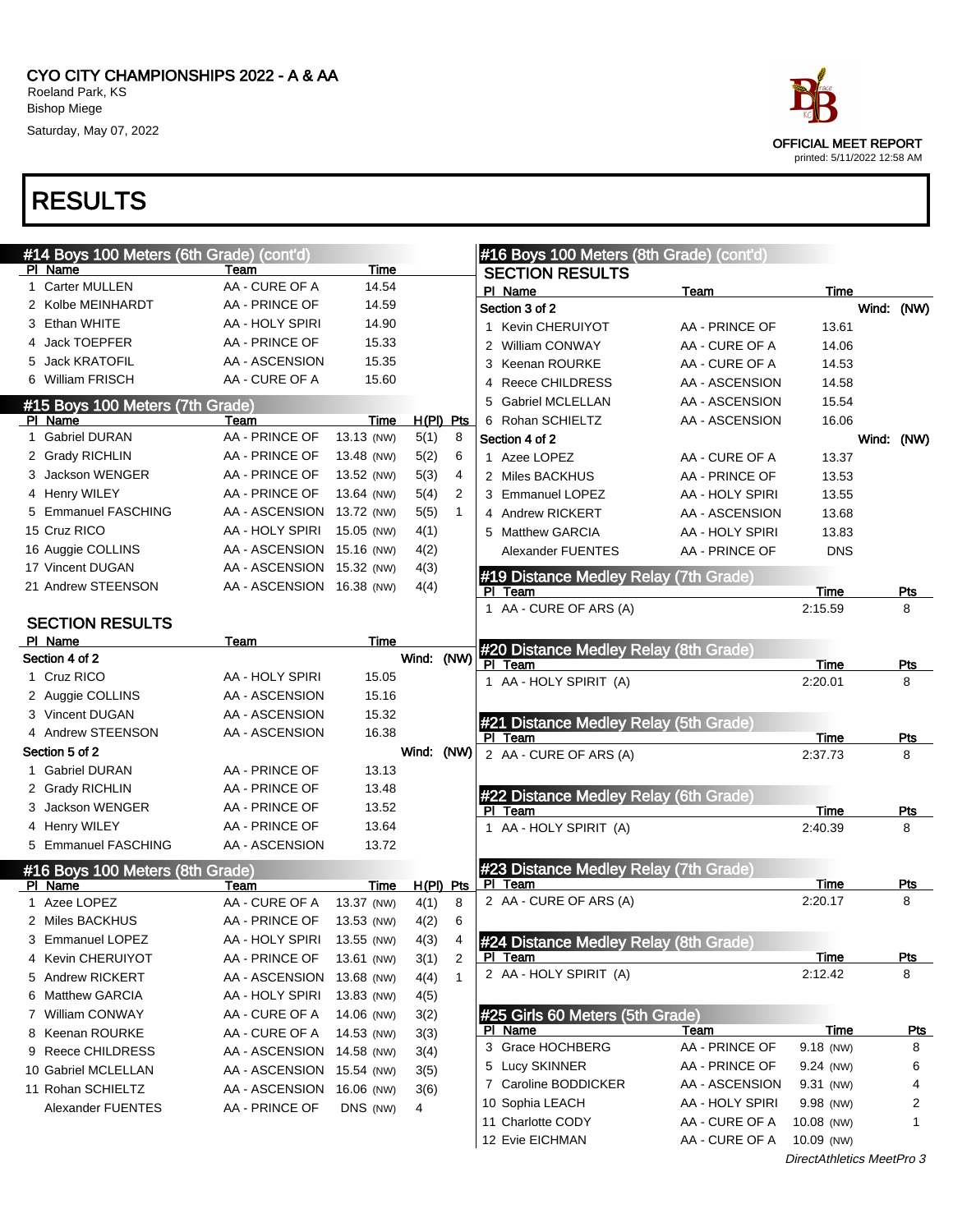

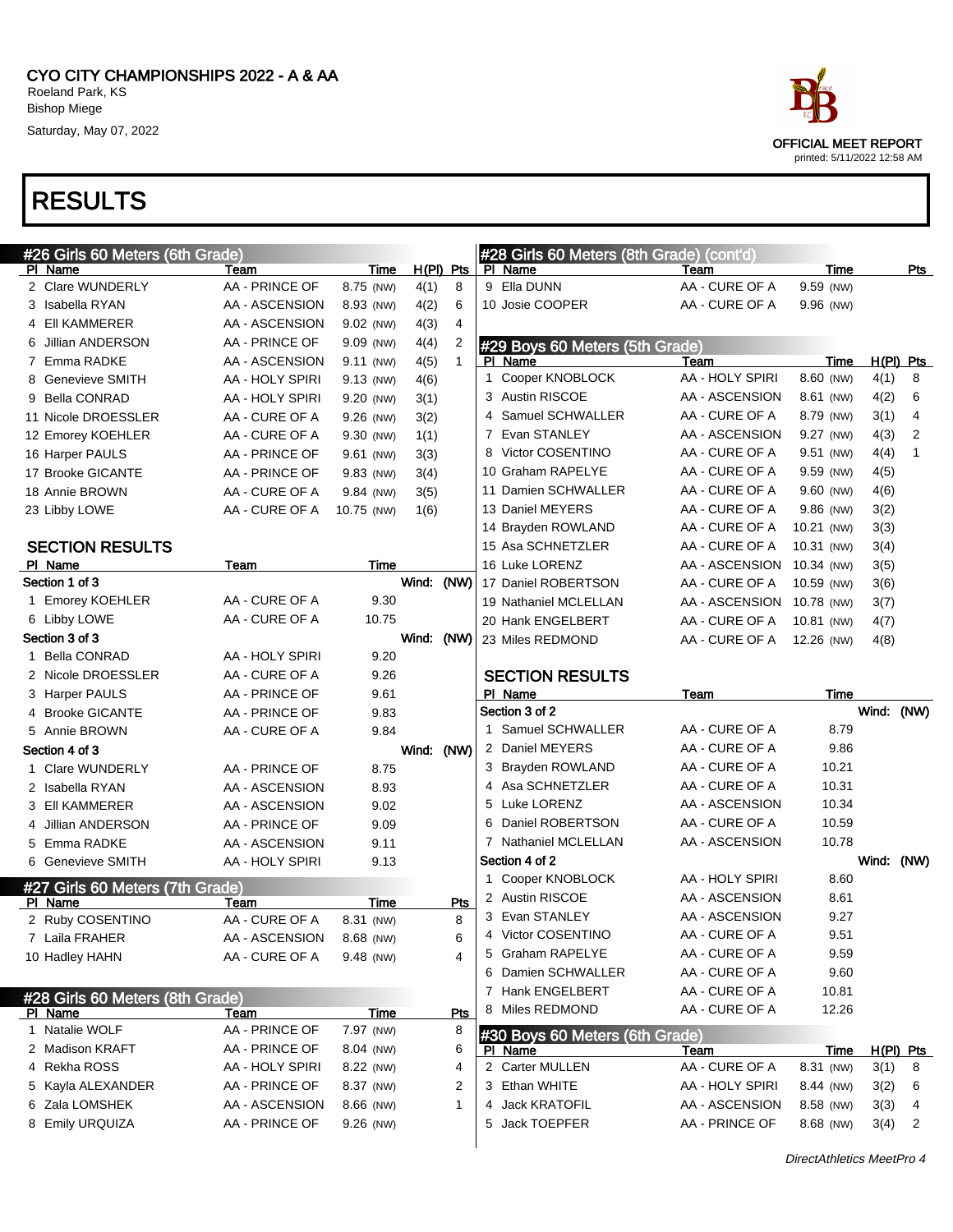### RESULTS



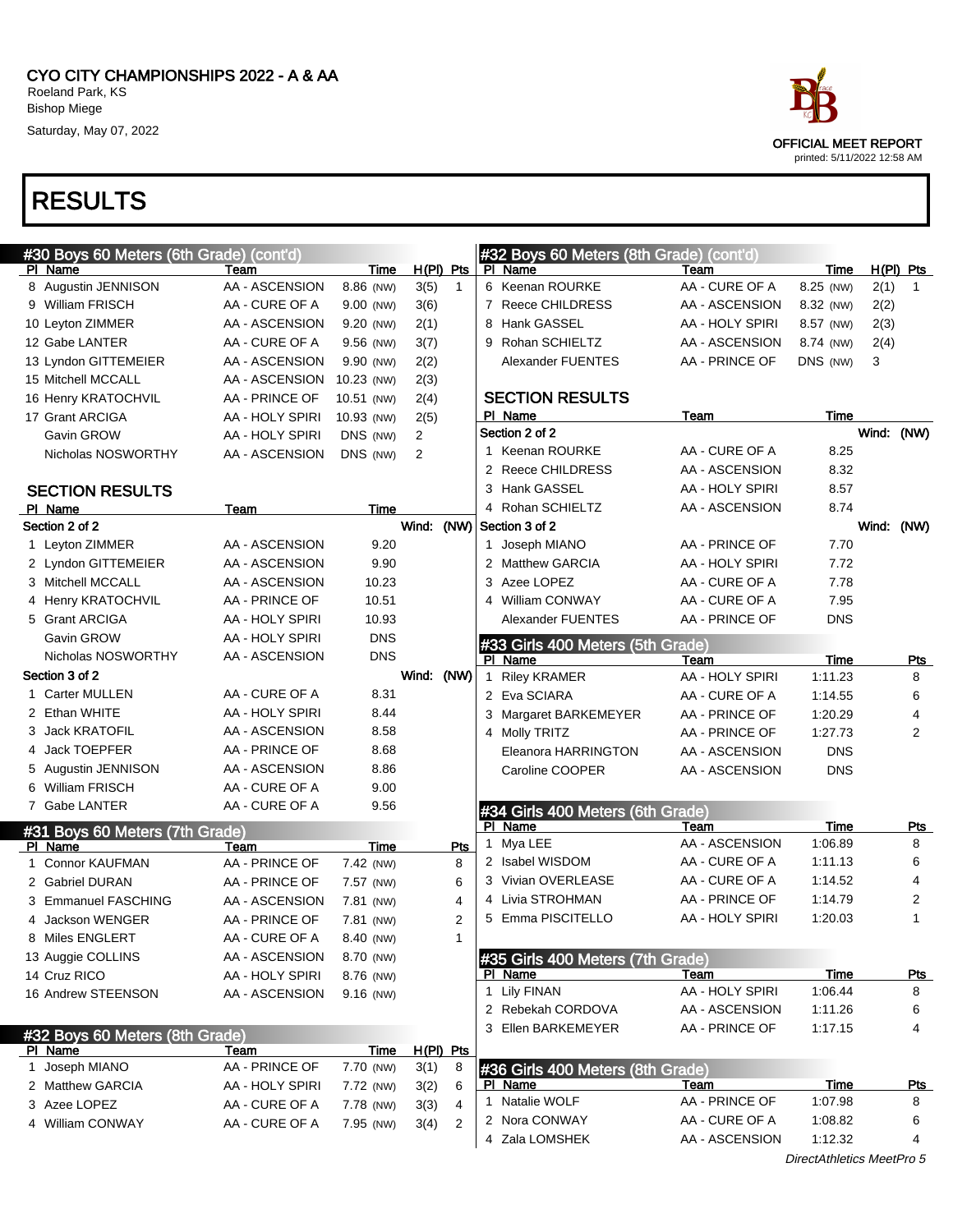# OFFICIAL MEET REPORT printed: 5/11/2022 12:58 AM

|    | #36 Girls 400 Meters (8th Grade) (cont'd)   |                                  |             |                                | #41 Girls 200 Meters (5th Grade) (cont'd)  |                                  |                          |                              |
|----|---------------------------------------------|----------------------------------|-------------|--------------------------------|--------------------------------------------|----------------------------------|--------------------------|------------------------------|
|    | PI Name                                     | Team                             | Time        | Pts                            | PI Name                                    | Team                             | Time                     | <u>Pts</u>                   |
|    | 6 Lillian CAUL                              | AA - PRINCE OF                   | 1:17.15     | $\overline{2}$                 | 7 Grace HOCHBERG                           | AA - PRINCE OF                   | 35.89 (NW)               | $\mathbf{1}$                 |
|    | 7 Ainsley HALL                              | AA - ASCENSION                   | 1:19.35     | $\mathbf{1}$                   | 10 Hope RENNERS                            | AA - CURE OF A                   | 39.87 (NW)               |                              |
|    | 8 Caitlyn KRATOFIL                          | AA - ASCENSION                   | 1:20.49     |                                | Eleanora HARRINGTON                        | AA - ASCENSION                   | DNS (NW)                 |                              |
|    |                                             |                                  |             |                                | Caroline COOPER                            | AA - ASCENSION                   | DNS (NW)                 |                              |
|    | #37 Boys 400 Meters (5th Grade)             |                                  |             |                                |                                            |                                  |                          |                              |
|    | PI Name                                     | Team                             | Time        | <b>Pts</b>                     | #42 Girls 200 Meters (6th Grade)           |                                  |                          |                              |
| 1. | Jasper GUERRA                               | AA - ASCENSION                   | 1:13.31     | 8                              | PI Name                                    | Team                             | Time                     | <b>Pts</b>                   |
|    | 2 Samuel LUEGER                             | AA - PRINCE OF                   | 1:14.08     | 6                              | 2 Brooklyn HUIGENS                         | AA - PRINCE OF                   | 31.54 (NW)               | 8                            |
| 4  | Paul TRAUSCH                                | AA - HOLY SPIRI                  | 1:23.01     | 4                              | 3 Clare WUNDERLY                           | AA - PRINCE OF                   | 32.14 (NW)               | 6                            |
| 5  | Giles SHORT                                 | AA - ASCENSION                   | 1:24.65     | $\overline{2}$                 | 6 Isabel WISDOM                            | AA - CURE OF A                   | 32.71 (NW)               | $\overline{4}$               |
| 6  | Brayden KOELZER                             | AA - PRINCE OF                   | 1:25.01     | $\mathbf{1}$                   | 7 EII KAMMERER                             | AA - ASCENSION 33.30 (NW)        |                          | 2                            |
|    | 7 Evan STANLEY                              | AA - ASCENSION                   | 1:28.51     |                                | 8 Emma RADKE                               | AA - ASCENSION 34.34 (NW)        |                          | $\mathbf{1}$                 |
|    |                                             |                                  |             |                                | 9 Raven NAHATO                             | AA - HOLY SPIRI                  | 34.67 (NW)               |                              |
|    | #38 Boys 400 Meters (6th Grade)             |                                  |             |                                | 10 Alexa BOOS                              | AA - ASCENSION 34.69 (NW)        |                          |                              |
|    | PI Name                                     | Team                             | <b>Time</b> | Pts                            | 11 Olive HEIER                             | AA - PRINCE OF                   | 36.71 (NW)               |                              |
|    | 1 Charles HOFFMAN                           | AA - ASCENSION                   | 1:08.51     | 8                              |                                            |                                  |                          |                              |
|    | 2 Zach ARENSBERG                            | AA - HOLY SPIRI                  | 1:08.62     | 6                              | #43 Girls 200 Meters (7th Grade)           |                                  |                          |                              |
|    | 4 Isaac JAPS                                | AA - ASCENSION                   | 1:11.98     | 4                              | PI Name                                    | Team                             | Time                     | <u>Pts</u>                   |
|    | 5 Kolbe MEINHARDT                           | AA - PRINCE OF                   | 1:12.49     | 2                              | 1 Grace BAGGOTT                            | AA - CURE OF A                   | 29.10 (NW)               | 8                            |
|    | 7 Avery MOOS                                | AA - PRINCE OF                   | 1:16.24     | $\mathbf{1}$                   | 2 Lily FINAN                               | AA - HOLY SPIRI                  | 29.56 (NW)               | 6                            |
|    | 8 Logan LOOS                                | AA - PRINCE OF                   | 1:17.42     |                                | 7 Samantha MOHLMAN                         | AA - CURE OF A                   | 34.98 (NW)               | 4                            |
|    | 9 Leyton ZIMMER                             | AA - ASCENSION                   | 1:24.05     |                                | 9 Reese HEDBERG                            | AA - PRINCE OF                   | 36.23 (NW)               | 2                            |
|    |                                             |                                  |             |                                |                                            |                                  |                          |                              |
|    |                                             |                                  |             |                                |                                            |                                  |                          |                              |
|    | #39 Boys 400 Meters (7th Grade)             |                                  |             |                                | #44 Girls 200 Meters (8th Grade)           |                                  |                          |                              |
|    | PI Name                                     | Team                             | Time        | Pts                            | PI Name                                    | Team                             | Time                     | <u>Pts</u>                   |
|    | 1 Jack BODDICKER                            | AA - ASCENSION                   | 1:01.09     | 8                              | 1 Elizabeth WURTENBERGER                   | AA - PRINCE OF                   | 28.42 (NW)               | 8                            |
|    | 2 Matthew WURTENBERGER                      | AA - PRINCE OF                   | 1:02.36     | 6                              | 2 Amri EISCHEN                             | AA - HOLY SPIRI                  | 29.87 (NW)               | 6                            |
|    | 3 Henry OVERLEASE                           | AA - CURE OF A                   | 1:03.43     | 4                              | 4 Annie TUMBERGER                          | AA - HOLY SPIRI                  | 30.45 (NW)               | 4                            |
|    | 4 Ben TRITZ                                 | AA - PRINCE OF<br>AA - ASCENSION | 1:12.64     | $\overline{2}$<br>$\mathbf{1}$ | 5 Christine SCHROERING<br>6 Madison KRAFT  | AA - PRINCE OF                   | 30.71 (NW)               | $\overline{\mathbf{c}}$<br>1 |
|    | 6 Auggie COLLINS                            | AA - CURE OF A                   | 1:13.52     |                                | 7 Zala LOMSHEK                             | AA - PRINCE OF                   | 31.09 (NW)               |                              |
|    | 7 Frank REDMOND<br>11 Brett BOMHOFF         |                                  | 1:13.54     |                                | 8 Nora CONWAY                              | AA - ASCENSION 31.50 (NW)        |                          |                              |
|    |                                             | AA - HOLY SPIRI                  | 1:25.46     |                                | 9 Maeve RILEY                              | AA - CURE OF A<br>AA - CURE OF A | 31.64 (NW)<br>32.57 (NW) |                              |
|    |                                             |                                  |             |                                |                                            |                                  |                          |                              |
|    | #40 Boys 400 Meters (8th Grade)<br>PI Name  | Team                             | Time        | <u>Pts</u>                     |                                            |                                  |                          |                              |
|    | 2 Max BROWN                                 | AA - PRINCE OF                   | 1:00.27     | 8                              | #45 Boys 200 Meters (5th Grade)<br>PI Name | Team                             | Time                     | Pts                          |
|    | 3 Kevin CHERUIYOT                           | AA - PRINCE OF                   | 1:04.01     | 6                              | 1 Miles IQBAL                              | AA - CURE OF A                   | 33.57 (NW)               | 8                            |
|    | 5 Andrew RICKERT                            | AA - ASCENSION                   | 1:06.08     | 4                              | 2 Jasper GUERRA                            | AA - ASCENSION 33.70 (NW)        |                          | 6                            |
|    | 6 Emmanuel LOPEZ                            | AA - HOLY SPIRI                  | 1:07.65     | 2                              | 3 Damien SCHWALLER                         | AA - CURE OF A                   | 37.76 (NW)               | 4                            |
|    | 7 Will ROBERTSON                            | AA - CURE OF A                   | 1:08.79     | $\mathbf{1}$                   | 4 Benjamin DUGAN                           | AA - ASCENSION 37.82 (NW)        |                          | 2                            |
|    |                                             |                                  |             |                                | 6 Giles SHORT                              | AA - ASCENSION 39.49 (NW)        |                          | 1                            |
|    |                                             |                                  |             |                                | 7 Liam FLYNN                               | AA - ASCENSION 40.05 (NW)        |                          |                              |
|    | #41 Girls 200 Meters (5th Grade)<br>PI Name | Team                             | Time        | <u>Pts</u>                     | 8 Asa SCHNETZLER                           | AA - CURE OF A                   | 41.79 (NW)               |                              |
|    | 1 Mary WURTENBERGER                         | AA - PRINCE OF                   | 33.04 (NW)  | 8                              |                                            |                                  |                          |                              |
|    | 2 Riley KRAMER                              | AA - HOLY SPIRI                  | 33.04 (NW)  | 6                              |                                            |                                  |                          |                              |
|    | 5 Eva SCIARA                                | AA - CURE OF A                   | 34.81 (NW)  | 4                              |                                            |                                  |                          |                              |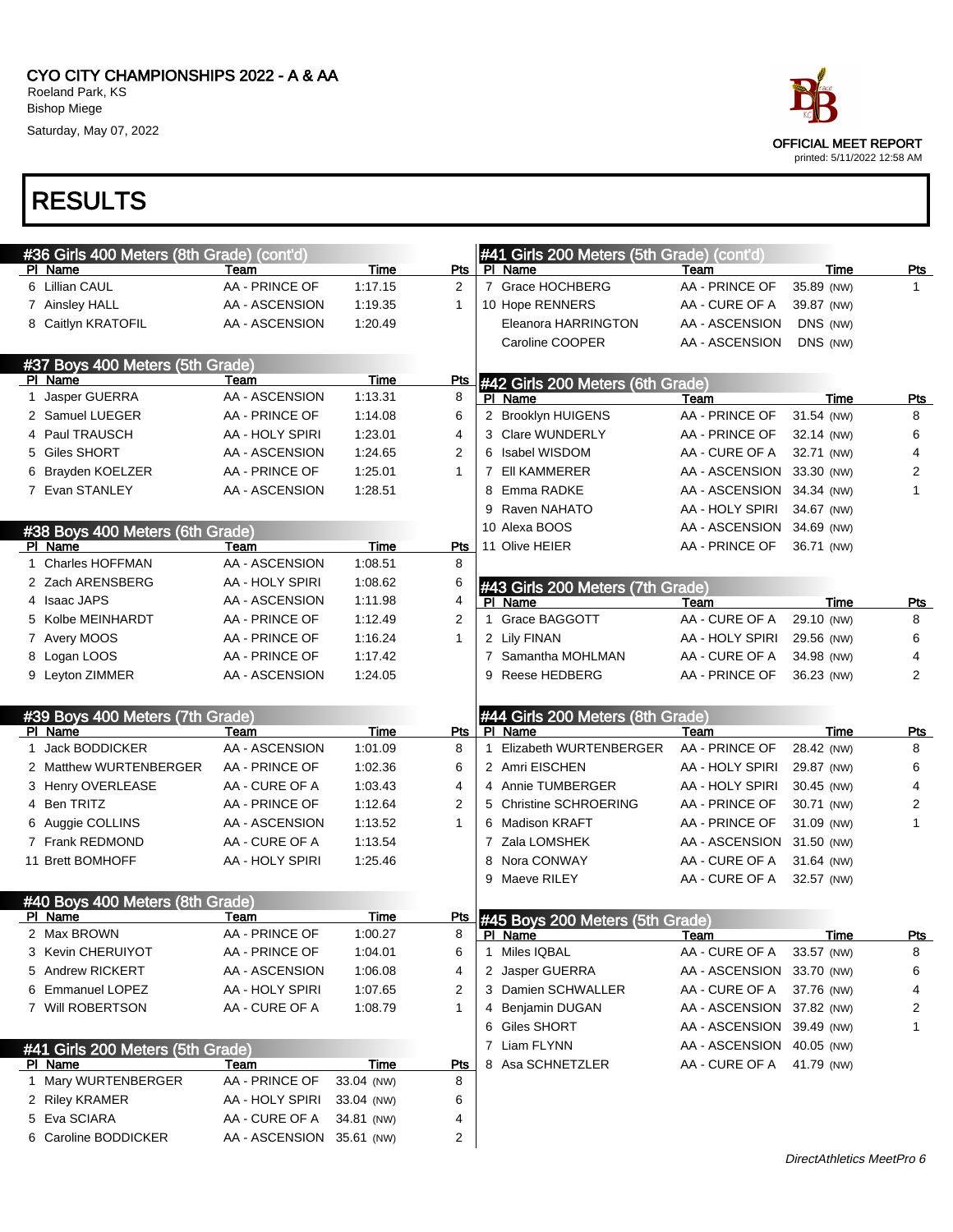

### RESULTS

| #46 Boys 200 Meters (6th Grade)     |                           |             |                | #54 Sprint Medley Relay (6th Grade) |                 |             |                |
|-------------------------------------|---------------------------|-------------|----------------|-------------------------------------|-----------------|-------------|----------------|
| PI Name                             | Team                      | Time        | Pts            | PI Team                             |                 | Time        | Pts            |
| 5 Jack TOEPFER                      | AA - PRINCE OF            | 33.08 (NW)  | 8              | 1 AA - ASCENSION (A)                |                 | 1:05.06     | 8              |
| 6 Jack KRATOFIL                     | AA - ASCENSION            | 33.36 (NW)  | 6              | 2 AA - PRINCE OF PEACE (A)          |                 | 1:08.56     | 6              |
| 7 Thomas PICKERT                    | AA - PRINCE OF            | 35.48 (NW)  | 4              | 3 AA - CURE OF ARS (A)              |                 | 1:16.07     | 4              |
| #47 Boys 200 Meters (7th Grade)     |                           |             |                | #55 Sprint Medley Relay (7th Grade) |                 |             |                |
| PI Name                             | Team                      | Time        | Pts            | PI Team                             |                 | Time        | Pts            |
| 1 Connor KAUFMAN                    | AA - PRINCE OF            | 27.13 (NW)  | 8              | 1 AA - PRINCE OF PEACE (A)          |                 | 55.55       | 8              |
| 2 Grady RICHLIN                     | AA - PRINCE OF            | 27.62 (NW)  | 6              | 2 AA - HOLY SPIRIT (A)              |                 | 1:02.85     | 6              |
| 3 Henry WILEY                       | AA - PRINCE OF            | 28.31 (NW)  | 4              | 4 AA - CURE OF ARS (A)              |                 | 1:04.03     | 4              |
| Jack BODDICKER                      | AA - ASCENSION            | 31.12 (NW)  | $\overline{2}$ |                                     |                 |             |                |
| 11 Vincent DUGAN                    | AA - ASCENSION            | 32.24 (NW)  | 1              | #56 Sprint Medley Relay (8th Grade) |                 |             |                |
| Cooper LICHTENAUER                  | AA - HOLY SPIRI           | DNS (NW)    |                | PI Team                             |                 | Time        | Pts            |
| <b>Emmanuel FASCHING</b>            | AA - ASCENSION            | DNS (NW)    |                | 1 AA - HOLY SPIRIT (A)              |                 | 56.14       | 8              |
|                                     |                           |             |                | 2 AA - PRINCE OF PEACE (A)          |                 | 56.15       | 6              |
| #48 Boys 200 Meters (8th Grade)     |                           |             |                | 3 AA - ASCENSION (A)                |                 | 59.98       | 4              |
| PI Name                             | Team                      | Time        | Pts            |                                     |                 |             |                |
| 2 Miles BACKHUS                     | AA - PRINCE OF            | 26.80 (NW)  | 8              | #58 Girls 800 Meters (6th Grade)    |                 |             |                |
| 3 Azee LOPEZ                        | AA - CURE OF A            | 27.28 (NW)  | 6              | PI Name                             | Team            | Time        | Pts            |
| 5 Alex MCNAMARA                     | AA - HOLY SPIRI           | 27.89 (NW)  | 4              | 1 Mya LEE                           | AA - ASCENSION  | 2:50.17     | 8              |
| 6 Andrew RICKERT                    | AA - ASCENSION 27.93 (NW) |             | 2              | 2 Vivian OVERLEASE                  | AA - CURE OF A  | 2:59.42     | 6              |
| 7 Joseph MIANO                      | AA - PRINCE OF            | 28.18 (NW)  | 1              | 3 Isabel WISDOM                     | AA - CURE OF A  | 2:59.97     | 4              |
| 8 William CONWAY                    | AA - CURE OF A            | 28.35 (NW)  |                | 4 Livia STROHMAN                    | AA - PRINCE OF  | 3:09.60     | 2              |
| 12 Gabriel MCLELLAN                 | AA - ASCENSION 33.28 (NW) |             |                | 5 Monica DORING                     | AA - CURE OF A  | 3:10.16     | $\mathbf{1}$   |
|                                     |                           |             |                | 6 Ruth TRAUSCH                      | AA - HOLY SPIRI | 3:14.74     |                |
| #49 Sprint Medley Relay (5th Grade) |                           |             |                | 7 Cecilia SIMEK                     | AA - CURE OF A  | 3:15.01     |                |
| PI Team                             |                           | <b>Time</b> | Pts            | 8 Harper PAULS                      | AA - PRINCE OF  | 3:19.08     |                |
| 1 AA - PRINCE OF PEACE (A)          |                           | 1:12.66     | 8              |                                     |                 |             |                |
|                                     |                           |             |                | #59 Girls 800 Meters (7th Grade)    |                 |             |                |
| #50 Sprint Medley Relay (6th Grade) |                           |             |                | PI Name                             | Team            | Time        | <b>Pts</b>     |
| PI Team                             |                           | Time        | Pts            | 1 Lily FINAN                        | AA - HOLY SPIRI | 2:45.13     | 8              |
| 1 AA - HOLY SPIRIT (A)              |                           | 1:06.58     | 8              | 3 Ellen BARKEMEYER                  | AA - PRINCE OF  | 2:54.53     | 6              |
| 2 AA - ASCENSION (A)                |                           | 1:07.63     | 6              | 4 Rebekah CORDOVA                   | AA - ASCENSION  | 2:57.46     | 4              |
| 3 AA - PRINCE OF PEACE (A)          |                           | 1:08.82     | 4              | 6 Anna MENGHINI                     | AA - ASCENSION  | 3:05.19     | $\overline{2}$ |
| 4 AA - CURE OF ARS (A)              |                           | 1:11.11     | 2              |                                     |                 |             |                |
|                                     |                           |             |                | #60 Girls 800 Meters (8th Grade)    |                 |             |                |
| #52 Sprint Medley Relay (8th Grade) |                           |             |                | PI Name                             | <u>Team</u>     | <u>Time</u> | <u>Pts</u>     |
| PI Team                             |                           | <u>Time</u> | Pts            | 1 Ava FUGATE                        | AA - CURE OF A  | 2:45.73     | 8              |
| 1 AA - HOLY SPIRIT (A)              |                           | 1:00.14     | 8              | 3 Bridget KEEGAN                    | AA - HOLY SPIRI | 3:07.51     | 6              |
| 2 AA - PRINCE OF PEACE (A)          |                           | 1:02.26     | 6              | 4 Hannah GRACE                      | AA - ASCENSION  | 3:11.18     | 4              |
|                                     |                           |             |                | 5 Mia IMLAY                         | AA - PRINCE OF  | 3:12.50     | 2              |
| #53 Sprint Medley Relay (5th Grade) |                           |             |                | 8 Ainsley HALL                      | AA - ASCENSION  | 3:21.30     | 1              |
| PI Team                             |                           | <u>Time</u> | Pts            | 9 Caitlyn KRATOFIL                  | AA - ASCENSION  | 3:22.66     |                |
| 1 AA - CURE OF ARS (A)              |                           | 1:26.47     | 8              |                                     |                 |             |                |
|                                     |                           |             |                | #61 Boys 800 Meters (5th Grade)     |                 |             |                |
|                                     |                           |             |                | PI Name                             | Team            | Time        | <u>Pts</u>     |
|                                     |                           |             |                | 1 Paul TRAUSCH                      | AA - HOLY SPIRI | 3:04.06     | 8              |
|                                     |                           |             |                | 2 Ethan BAKKEN                      | AA - HOLY SPIRI | 3:06.84     | 6              |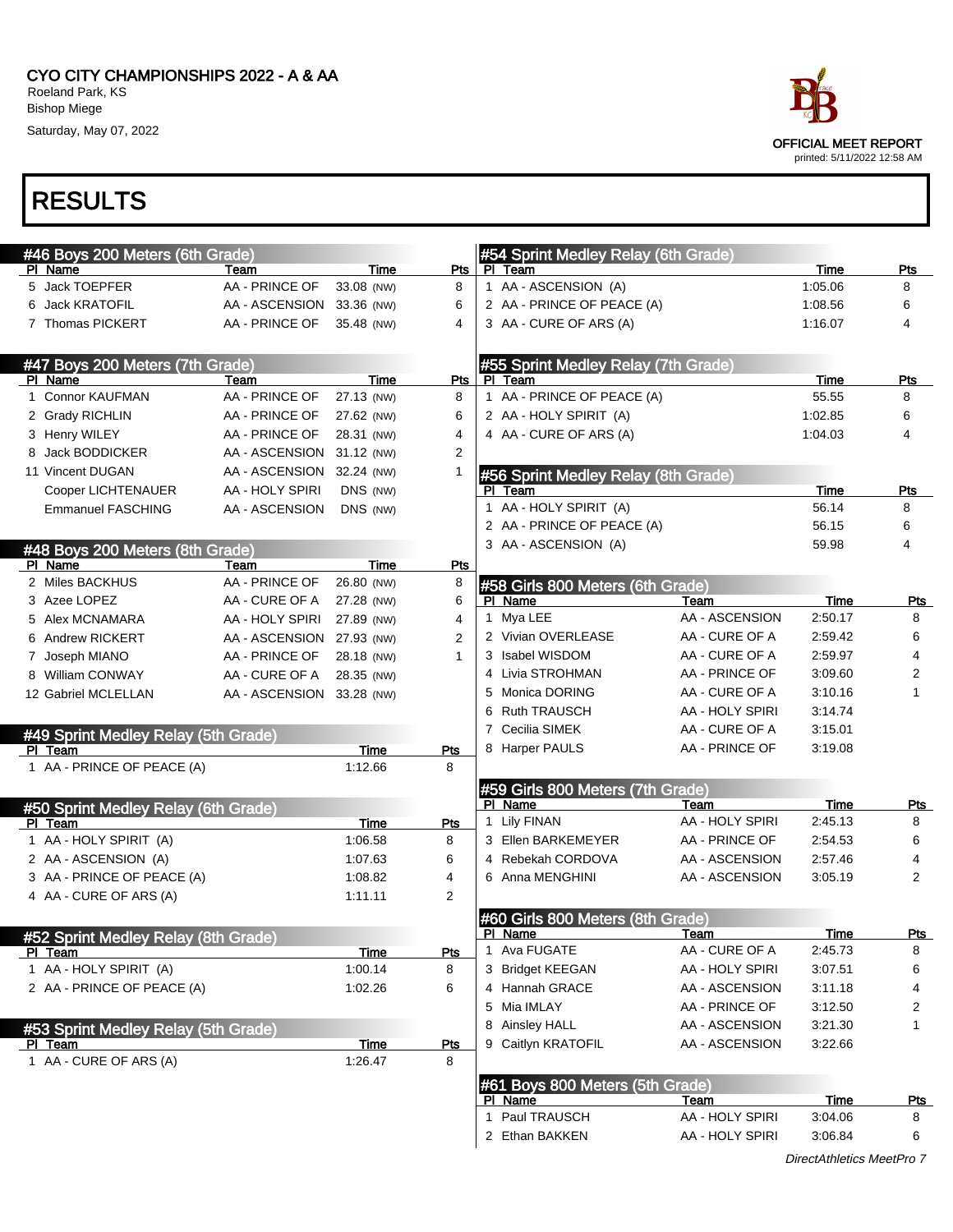| #61 Boys 800 Meters (5th Grade) (cont'd) |                 |            |           |                | #66 Girls 120 Meters (6th Grade) (cont'd)         |                           |                           |            |             |
|------------------------------------------|-----------------|------------|-----------|----------------|---------------------------------------------------|---------------------------|---------------------------|------------|-------------|
| PI Name                                  | Team            | Time       |           | Pts            | PI Name                                           | Team                      | Time                      |            | $H(PI)$ Pts |
| 3 Giles SHORT                            | AA - ASCENSION  | 3:10.05    |           | 4              | 14 Elise MOHLMAN                                  | AA - CURE OF A            | 22.73 (NW)                | 2(5)       |             |
| 4 Brayden KOELZER                        | AA - PRINCE OF  | 3:13.18    |           | 2              |                                                   |                           |                           |            |             |
|                                          |                 |            |           |                | <b>SECTION RESULTS</b>                            |                           |                           |            |             |
| #62 Boys 800 Meters (6th Grade)          |                 |            |           |                | PI Name                                           | Team                      | Time                      |            |             |
| PI Name                                  | Team            | Time       |           | Pts            | Section 2 of 2                                    |                           |                           | Wind: (NW) |             |
| 2 Zach ARENSBERG                         | AA - HOLY SPIRI | 2:47.70    |           | 8              | 1 Brooklyn HUIGENS                                | AA - PRINCE OF            | 18.25                     |            |             |
| 4 Avery MOOS                             | AA - PRINCE OF  | 2:51.16    |           | 6              | 2 Emma RADKE                                      | AA - ASCENSION            | 19.99                     |            |             |
| 6 Colton BRYER                           | AA - PRINCE OF  | 3:05.49    |           | 4              | 3 Nicole DROESSLER                                | AA - CURE OF A            | 21.03                     |            |             |
| 7 Braden KEEGAN                          | AA - HOLY SPIRI | 4:04.17    |           | 2              | 4 Annie BROWN                                     | AA - CURE OF A            | 21.47                     |            |             |
| Gavin GROW                               | AA - HOLY SPIRI | <b>DNS</b> |           |                | 5 Elise MOHLMAN                                   | AA - CURE OF A            | 22.73                     |            |             |
|                                          |                 |            |           |                | Section 3 of 2                                    |                           |                           | Wind: (NW) |             |
| #63 Boys 800 Meters (7th Grade)          |                 |            |           |                | 1 Clare WUNDERLY                                  | AA - PRINCE OF            | 18.58                     |            |             |
| PI Name                                  | Team            | Time       |           | Pts            | 2 Isabella RYAN                                   | AA - ASCENSION            | 18.89                     |            |             |
| 1 Vincent GRONBERG                       | AA - ASCENSION  | 2:37.16    |           | 8              | 3 Hailyn DEWALD                                   | AA - PRINCE OF            | 19.14                     |            |             |
| 3 Jack GRISOLANO                         | AA - CURE OF A  | 2:50.39    |           | 6              | 4 Raven NAHATO                                    | AA - HOLY SPIRI           | 19.60                     |            |             |
| 4 Drew BAKKEN                            | AA - HOLY SPIRI | 2:51.60    |           | 4              | 5 Bella CONRAD                                    | AA - HOLY SPIRI           | 20.47                     |            |             |
| 5 Ben TRITZ                              | AA - PRINCE OF  | 2:53.27    |           | $\overline{2}$ |                                                   |                           |                           |            |             |
| Jack BODDICKER                           | AA - ASCENSION  | <b>DNS</b> |           |                | <b>67 Girls 120 Meters (7th Grade)</b><br>PI Name | Team                      | Time                      |            | <u>Pts</u>  |
|                                          |                 |            |           |                | 5 Genevieve MCDANIEL                              | AA - CURE OF A            | 19.80 (NW)                |            | 8           |
| #64 Boys 800 Meters (8th Grade)          |                 |            |           |                | 7 Reese HEDBERG                                   | AA - PRINCE OF            | 20.31 (NW)                |            | 6           |
| PI Name                                  | Team            | Time       |           | Pts            |                                                   |                           |                           |            |             |
| 4 Abraham SUND                           | AA - PRINCE OF  | 2:55.39    |           | 8              | #68 Girls 120 Meters (8th Grade)                  |                           |                           |            |             |
| Eli SHORT                                | AA - ASCENSION  | <b>DNS</b> |           |                | PI Name                                           | Team                      | Time                      |            | Pts         |
| Jacob WHITE                              | AA - HOLY SPIRI | <b>DNS</b> |           |                | Elizabeth WURTENBERGER<br>1                       | AA - PRINCE OF            | 16.47 (NW)                |            | 8           |
| Michael ARICO                            | AA - CURE OF A  | <b>DNS</b> |           |                | 2 Grace GIESLER                                   | AA - PRINCE OF            | 17.60 (NW)                |            | 6           |
|                                          |                 |            |           |                | 3 Amri EISCHEN                                    | AA - HOLY SPIRI           | 17.62 (NW)                |            | 4           |
| #65 Girls 120 Meters (5th Grade)         |                 |            |           |                | 4 Annie TUMBERGER                                 | AA - HOLY SPIRI           | 17.94 (NW)                |            | 2           |
| PI Name                                  | Team            | Time       |           | Pts            | 6 Kayla ALEXANDER                                 | AA - PRINCE OF            | 18.08 (NW)                |            | 1           |
| 2 Mary WURTENBERGER                      | AA - PRINCE OF  | 19.24 (NW) |           | 8              | 8 Emily URQUIZA                                   | AA - PRINCE OF            | 20.54 (NW)                |            |             |
| 4 Riley KRAMER                           | AA - HOLY SPIRI | 19.93 (NW) |           | 6              |                                                   |                           |                           |            |             |
| 5 Teja LOMSHEK                           | AA - ASCENSION  | 20.16 (NW) |           | 4              | #69 Boys 120 Meters (5th Grade)                   |                           |                           |            |             |
| <b>Grace HOCHBERG</b><br>6.              | AA - PRINCE OF  | 20.69 (NW) |           | 2              | PI Name                                           | Team                      | Time                      |            | <b>Pts</b>  |
| <b>Charlotte CODY</b><br>7               | AA - CURE OF A  | 21.84 (NW) |           | $\mathbf{1}$   | 1 Samuel LUEGER                                   | AA - PRINCE OF            | 18.61 (NW)                |            | 8           |
| 8 Finnley RICHLIN                        | AA - PRINCE OF  | 22.01 (NW) |           |                | 2 Austin RISCOE                                   | AA - ASCENSION 18.62 (NW) |                           |            | 6           |
| 9 Sophia LEACH                           | AA - HOLY SPIRI | 22.06 (NW) |           |                | 3 Miles IQBAL                                     | AA - CURE OF A            | 19.54 (NW)                |            | 4           |
|                                          |                 |            |           |                | 6 Evan STANLEY                                    | AA - ASCENSION 21.54 (NW) |                           |            | 2           |
| #66 Girls 120 Meters (6th Grade)         |                 |            |           |                | 7 Daniel MEYERS                                   | AA - CURE OF A            | 22.03 (NW)                |            | 1           |
| PI Name                                  | Team            | Time       | H(PI) Pts |                | 9 Nathaniel MCLELLAN                              | AA - ASCENSION 23.85 (NW) |                           |            |             |
| 2 Brooklyn HUIGENS                       | AA - PRINCE OF  | 18.25 (NW) | 2(1)      | 8              | 11 Miles REDMOND                                  | AA - CURE OF A            | 27.19 (NW)                |            |             |
| 3 Clare WUNDERLY                         | AA - PRINCE OF  | 18.58 (NW) | 3(1)      | 6              |                                                   |                           |                           |            |             |
| 5 Isabella RYAN                          | AA - ASCENSION  | 18.89 (NW) | 3(2)      | 4              | #70 Boys 120 Meters (6th Grade)                   |                           |                           |            |             |
| 6 Hailyn DEWALD                          | AA - PRINCE OF  | 19.14 (NW) | 3(3)      | 2              | PI Name                                           | Team                      | Time                      |            | <u>Pts</u>  |
| 8 Raven NAHATO                           | AA - HOLY SPIRI | 19.60 (NW) | 3(4)      | 1              | 1 Kolbe MEINHARDT                                 | AA - PRINCE OF            | 17.95 (NW)                |            | 8           |
| 9 Emma RADKE                             | AA - ASCENSION  | 19.99 (NW) | 2(2)      |                | 2 Ethan WHITE                                     | AA - HOLY SPIRI           | 18.35 (NW)                |            | 6           |
| 11 Bella CONRAD                          | AA - HOLY SPIRI | 20.47 (NW) | 3(5)      |                | 3 Charles HOFFMAN                                 | AA - ASCENSION 18.68 (NW) |                           |            | 4           |
| 12 Nicole DROESSLER                      | AA - CURE OF A  | 21.03 (NW) | 2(3)      |                | 7 Logan LOOS                                      | AA - PRINCE OF            | 19.44 (NW)                |            | 2           |
| 13 Annie BROWN                           | AA - CURE OF A  | 21.47 (NW) | 2(4)      |                | 8 Augustin JENNISON                               | AA - ASCENSION 19.57 (NW) |                           |            | 1           |
|                                          |                 |            |           |                |                                                   |                           | DirectAthletics MeetPro 8 |            |             |

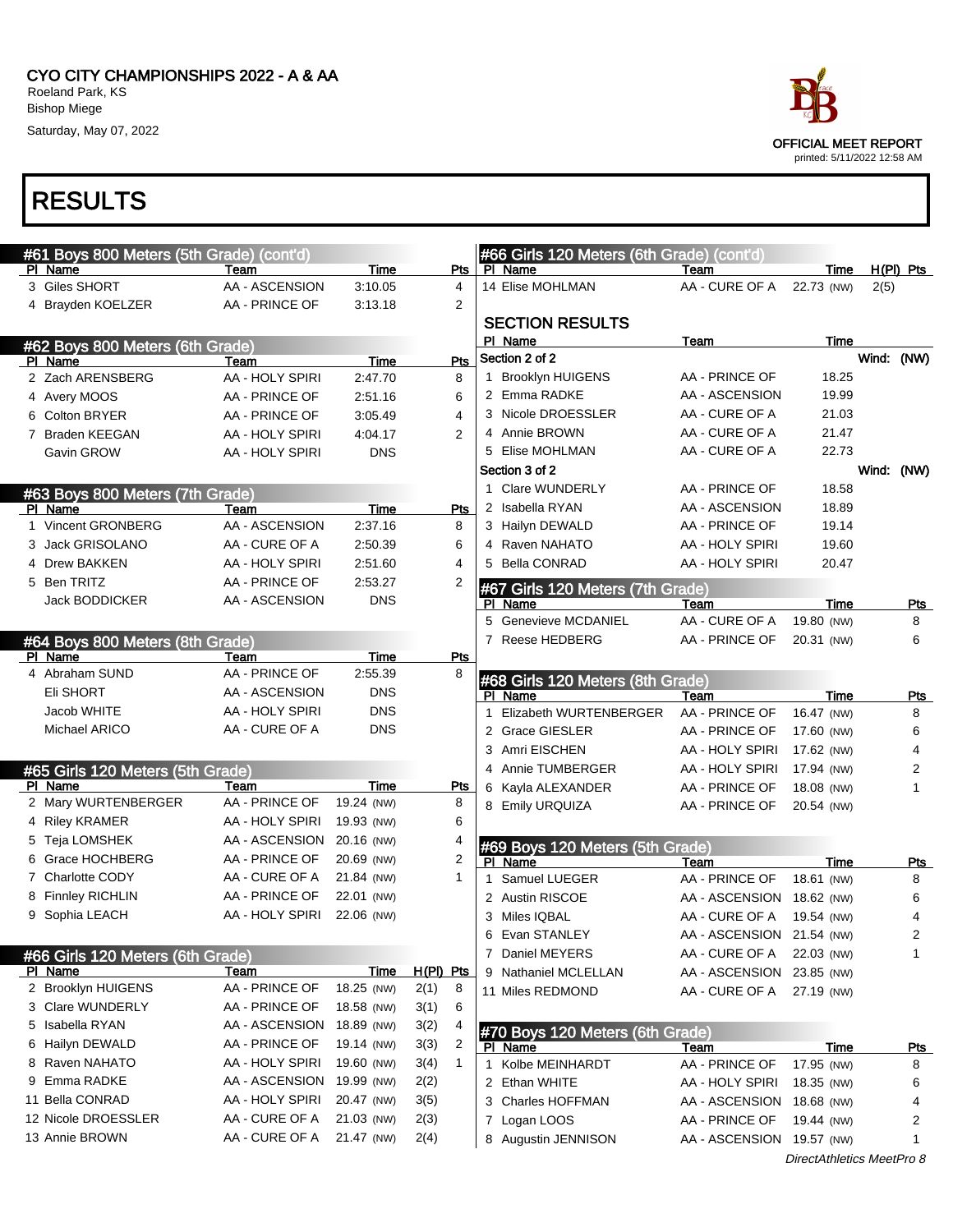#### CYO CITY CHAMPIONSHIPS 2022 - A & AA Roeland Park, KS Bishop Miege

Saturday, May 07, 2022

| #70 Boys 120 Meters (6th Grade) (cont'd) |                 |             |                | #79 Boys $4 \times 100$ m Relay (7th Grade) |                         |             |              |
|------------------------------------------|-----------------|-------------|----------------|---------------------------------------------|-------------------------|-------------|--------------|
| PI Name                                  | Team            | Time        | Pts            | PI Team                                     |                         | Time        | Pts          |
| 10 Gregory ARICO                         | AA - CURE OF A  | 23.36 (NW)  |                | 1 AA - PRINCE OF PEACE (A)                  |                         | 50.91       | 8            |
|                                          |                 |             |                | 2 AA - ASCENSION (A)                        |                         | 56.65       | 6            |
| #71 Boys 120 Meters (7th Grade)          |                 |             |                | 3 AA - CURE OF ARS (A)                      |                         | 1:01.57     | 4            |
| PI Name                                  | Team            | Time        | Pts            |                                             |                         |             |              |
| 1 Gabriel DURAN                          | AA - PRINCE OF  | 15.60 (NW)  | 8              | #80 Boys 4 x 100m Relay (8th Grade)         |                         |             |              |
| 2 Grady RICHLIN                          | AA - PRINCE OF  | 16.03 (NW)  | 6              | PI Team                                     |                         | <b>Time</b> | Pts          |
| 3 Brody HILLS                            | AA - PRINCE OF  | 16.38 (NW)  | 4              | 1 AA - PRINCE OF PEACE (A)                  |                         | 54.47       | 8            |
| 4 Matthew WURTENBERGER                   | AA - PRINCE OF  | 16.55 (NW)  | 2              | 2 AA - HOLY SPIRIT (A)                      |                         | 54.78       | 6            |
| 5 Henry OVERLEASE                        | AA - CURE OF A  | 16.87 (NW)  | 1              | 3 AA - CURE OF ARS (A)                      |                         | 55.47       | 4            |
| 11 Frank REDMOND                         | AA - CURE OF A  | 21.93 (NW)  |                |                                             |                         |             |              |
| 12 Brody RENNERS                         | AA - CURE OF A  | 22.37 (NW)  |                | #81 Football Throw (7th Grade)              |                         |             |              |
| Cooper LICHTENAUER                       | AA - HOLY SPIRI | DNS (NW)    |                | PI Name                                     | Team                    | <b>Mark</b> | <u>Pts</u>   |
|                                          |                 |             |                | 2 Matthew WURTENBERGER                      | AA - PRINCE OF 129' 5"  |             | 8            |
| #72 Boys 120 Meters (8th Grade)          |                 |             |                | 3 Connor KAUFMAN                            | AA - PRINCE OF 113'3"   |             | 6            |
| PI Name                                  | Team            | Time        | Pts            | 4 Henry HAHN                                | AA - CURE OF A 112' 6"  |             | 4            |
| 1 Miles BACKHUS                          | AA - PRINCE OF  | 16.03 (NW)  | 8              | 6 Brody RENNERS                             | AA - CURE OF A 108' 3"  |             | 2            |
| 2 Matthew GARCIA                         | AA - HOLY SPIRI | 16.43 (NW)  | 6              | 7 Jack GRISOLANO                            | AA - CURE OF A 107' 4"  |             | 1            |
| 3 Max BROWN                              | AA - PRINCE OF  | 16.44 (NW)  | 4              | Cooper LICHTENAUER                          | AA - HOLY SPIRI DNS     |             |              |
| 5 Gabriel MCLELLAN                       | AA - ASCENSION  | 18.98 (NW)  | $\overline{2}$ |                                             |                         |             |              |
| <b>Alexander FUENTES</b>                 | AA - PRINCE OF  | DNS (NW)    |                | #82 Football Throw (8th Grade)              |                         |             |              |
|                                          |                 |             |                | PI Name                                     | Team                    | <b>Mark</b> | <u>Pts</u>   |
| #73 Girls 4 x 100m Relay (5th Grade)     |                 |             |                | 2 Jared CIKOT                               | AA - HOLY SPIRI 124' 4" |             | 8            |
| PI Team                                  |                 | Time        | Pts            | 3 Abraham SUND                              | AA - PRINCE OF 102' 10" |             | 6            |
| 2 AA - PRINCE OF PEACE (A)               |                 | 1:11.19     | 8              | 5 Ryan SCHROERING                           | AA - PRINCE OF 83' 11"  |             | 4            |
| AA - ASCENSION (A)                       |                 | <b>DNS</b>  |                |                                             |                         |             |              |
|                                          |                 |             |                | #83 Football Throw (6th Grade)              |                         |             |              |
| #74 Girls 4 x 100m Relay (6th Grade)     |                 |             |                | PI Name                                     | Team                    | Mark        | <u>Pts</u>   |
| PI Team                                  |                 | Time        | Pts            | 1 Charles HOFFMAN                           | AA - ASCENSION 95' 6"   |             | 8            |
| 1 AA - PRINCE OF PEACE (A)               |                 | 1:04.80     | 8              | 2 Avery MOOS                                | AA - PRINCE OF 86' 9"   |             | 6            |
| 3 AA - CURE OF ARS (A)                   |                 | 1:09.06     | 6              | 3 Quinn WELZENBACH                          | AA - CURE OF A 85'8"    |             | 4            |
|                                          |                 |             |                | 4 Braden KEEGAN                             | AA - HOLY SPIRI 85' 7"  |             | 2            |
| #76 Girls 4 x 100m Relay (8th Grade)     |                 |             |                | 5 Gabe LANTER                               | AA - CURE OF A 82' 9"   |             | 1            |
| PI Team                                  |                 | Time        | Pts            | 7 Luke BAKER                                | AA - CURE OF A 76' 10"  |             |              |
| 1 AA - CURE OF ARS (A)                   |                 | 59.80       | 8              | 9 Grant ARCIGA                              | AA - HOLY SPIRI 67' 7"  |             |              |
| 2 AA - PRINCE OF PEACE (A)               |                 | 1:00.13     | 6              | 11 Lyndon GITTEMEIER                        | AA - ASCENSION 61' 7"   |             |              |
| 3 AA - ASCENSION (A)                     |                 | 1:04.18     | 4              | Nicholas NOSWORTHY                          | AA - ASCENSION DNS      |             |              |
| #77 Boys 4 x 100m Relay (5th Grade)      |                 |             |                | #84 Football Throw (5th Grade)              |                         |             |              |
| PI Team                                  |                 | <b>Time</b> | <u>Pts</u>     | PI Name                                     | Team                    | <b>Mark</b> | <u>Pts</u>   |
| 1 AA - ASCENSION (A)                     |                 | 1:06.83     | 8              | 1 Hank ENGELBERT                            | AA - CURE OF A 106' 8"  |             | 8            |
|                                          |                 |             |                | 3 Miles IQBAL                               | AA - CURE OF A 85' 10"  |             | 6            |
| #78 Boys 4 x 100m Relay (6th Grade)      |                 |             |                | 4 Brayden KOELZER                           | AA - PRINCE OF 69' 2"   |             | 4            |
| PI Team                                  |                 | <b>Time</b> | <b>Pts</b>     | 5 Philip SMILIE                             | AA - HOLY SPIRI 63' 0"  |             | 2            |
| 1 AA - PRINCE OF PEACE (A)               |                 | 1:08.21     | 8              | 6 Luke LORENZ                               | AA - ASCENSION 58' 0"   |             | $\mathbf{1}$ |
|                                          |                 |             |                |                                             |                         |             |              |

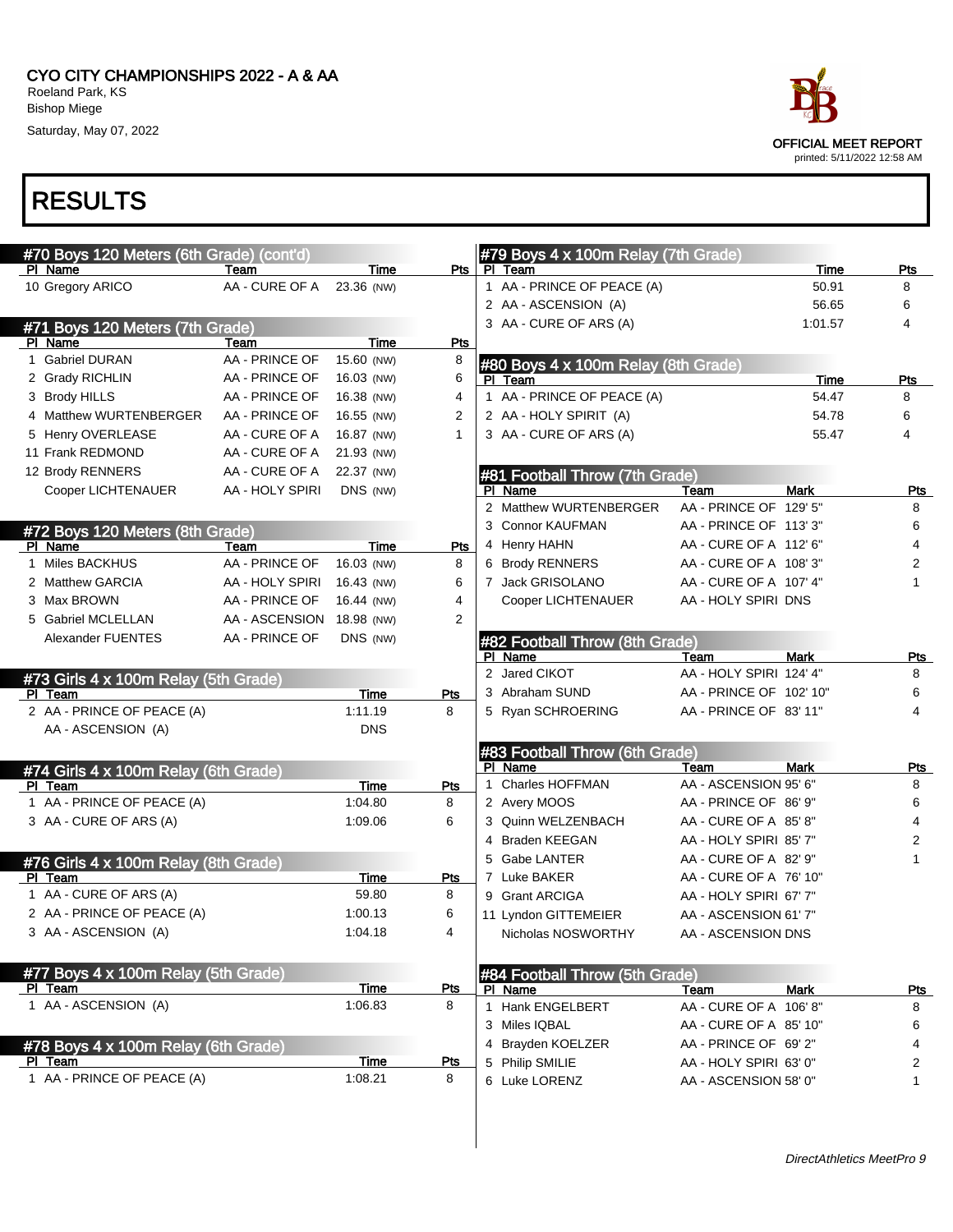

### RESULTS

| #85 Softball Throw (6th Grade) |                                             |             |                 | #91 Boys High Jump (8th Grade)          |                                                                                  |             |                 |
|--------------------------------|---------------------------------------------|-------------|-----------------|-----------------------------------------|----------------------------------------------------------------------------------|-------------|-----------------|
| PI Name                        | Team                                        | <b>Mark</b> | Pts             | PI Name                                 | Team                                                                             | <b>Mark</b> | Pts             |
| 1 Hailyn DEWALD                | AA - PRINCE OF 120' 10"                     |             | 8               | 1J Max BROWN                            | AA - PRINCE OF 5' 0"                                                             |             | 8               |
| 3 Libby LOWE                   | AA - CURE OF A 84' 5"                       |             | 6               | 2J Jared CIKOT                          | AA - HOLY SPIRI 5' 0"                                                            |             | 6               |
| 4 Brooke GICANTE               | AA - PRINCE OF 81'1"                        |             | 4               |                                         |                                                                                  |             |                 |
| 5 Isabella VOILES              | AA - PRINCE OF 75' 7"                       |             | 2               | #92 Boys High Jump (5th Grade)          |                                                                                  |             |                 |
| 10 Ruth TRAUSCH                | AA - HOLY SPIRI 46' 6"                      |             | $\mathbf{1}$    | PI Name                                 | Team                                                                             | <b>Mark</b> | Pts             |
|                                |                                             |             |                 | 1J Philip SMILIE                        | AA - HOLY SPIRI 3' 6"                                                            |             | 8               |
| #86 Softball Throw (5th Grade) |                                             |             |                 | 2J Ethan BAKKEN                         | AA - HOLY SPIRI 3' 6"                                                            |             | 6               |
| PI Name                        | Team                                        | <b>Mark</b> | <b>Pts</b>      | Cooper KNOBLOCK                         | AA - HOLY SPIRI DNS                                                              |             |                 |
| 1 Teja LOMSHEK                 | AA - ASCENSION 103' 9"                      |             | 8               |                                         |                                                                                  |             |                 |
| 2 Hope RENNERS                 | AA - CURE OF A 102' 10"                     |             | 6               | #93 Girls High Jump (5th Grade)         |                                                                                  |             |                 |
| 3 Margaret BARKEMEYER          | AA - PRINCE OF 94' 9"                       |             | 4               | PI Name                                 | Team                                                                             | <b>Mark</b> | <u>Pts</u>      |
| 5 Evie EICHMAN                 | AA - CURE OF A 77' 3"                       |             | $\overline{2}$  | 1 Hope RENNERS                          | AA - CURE OF A 3' 10"                                                            |             | 8               |
| 6 Grace HOCHBERG               | AA - PRINCE OF 70'8"                        |             | 1               |                                         |                                                                                  |             |                 |
|                                |                                             |             |                 | #94 Girls High Jump (8th Grade)         |                                                                                  |             |                 |
| #87 Softball Throw (8th Grade) |                                             |             |                 | PI Name                                 | Team                                                                             | <b>Mark</b> | Pts             |
| PI Name                        | Team                                        | <b>Mark</b> | Pts             | Annie TUMBERGER                         | AA - HOLY SPIRI 4'6"                                                             |             | 8               |
| 2 Catelynn CONRAD              | AA - HOLY SPIRI 128' 10"                    |             | 8               | 2 Christine SCHROERING                  | AA - PRINCE OF 4'4"                                                              |             | 6               |
| 3 Rekha ROSS                   | AA - HOLY SPIRI 128' 0"                     |             | 6               | Ainsley HALL                            | AA - ASCENSION NH                                                                |             |                 |
| 4 Bridget KEEGAN               | AA - HOLY SPIRI 125' 11"                    |             | 4               |                                         |                                                                                  |             |                 |
| 5 Mia IMLAY                    | AA - PRINCE OF 108' 4"                      |             | 2               | #96 Girls High Jump (6th Grade)         |                                                                                  |             |                 |
| 7 Grace GIESLER                | AA - PRINCE OF 106' 7"                      |             | $\mathbf{1}$    | PI Name                                 | Team                                                                             | <b>Mark</b> | Pts             |
| 9 Emily URQUIZA                | AA - PRINCE OF 94' 11"                      |             |                 | Emma PISCITELLO<br>$\mathbf{1}$         | AA - HOLY SPIRI 4' 0"                                                            |             | 8               |
|                                |                                             |             |                 | 3 Emorey KOEHLER                        | AA - CURE OF A 3'8"                                                              |             | 6               |
| #88 Softball Throw (7th Grade) |                                             |             |                 | 4 Cecilia SIMEK                         | AA - CURE OF A 3'6"                                                              |             | 4               |
| PI Name                        | Team                                        | <b>Mark</b> | Pts             | Nicole DROESSLER                        | AA - CURE OF A NH                                                                |             |                 |
| 1 Grace BAGGOTT                | AA - CURE OF A 140' 6"                      |             | 8               | Elise MOHLMAN                           | AA - CURE OF A NH                                                                |             |                 |
| 2 Laila FRAHER                 | AA - ASCENSION 123' 11"                     |             | 6               |                                         |                                                                                  |             |                 |
| 4 Reese HEDBERG                | AA - PRINCE OF 111'11"                      |             | 4               | #97 Boys Long Jump (5th Grade)          |                                                                                  |             |                 |
| 7 Rebekah CORDOVA              | AA - ASCENSION 105' 0"                      |             | $\overline{2}$  | PI Name                                 | Team                                                                             | <b>Mark</b> | Pts             |
| 9 Hadley HAHN                  | AA - CURE OF A 84' 1"                       |             | $\mathbf{1}$    | 3 Miles IQBAL                           | AA - CURE OF A 12' 3" (NW)                                                       |             | 8               |
|                                |                                             |             |                 | 4 Graham RAPELYE                        | AA - CURE OF A 11' 10" (NW)                                                      |             | 6               |
| #89 Boys High Jump (6th Grade) |                                             |             |                 | 5 Samuel LUEGER                         | AA - PRINCE OF 11' 4 $\frac{1}{2}$ (NW)                                          |             | 4               |
| PI Name                        | Team                                        | <b>Mark</b> | Pts             | 6 Ethan BAKKEN                          | AA - HOLY SPIRI 11' 1" (NW)                                                      |             | 2               |
| 1J Carter MULLEN               | AA - CURE OF A 4' 0"                        |             | 8               | 7 Philip SMILIE                         | AA - HOLY SPIRI 10' 8" (NW)                                                      |             | 1               |
| 2J Quinn WELZENBACH            | AA - CURE OF A 4' 0"                        |             | 6               | 8 Cooper KNOBLOCK                       | AA - HOLY SPIRI 10' 7 <sup>1</sup> / <sub>2</sub> (NW)                           |             |                 |
| 3J Jack TOEPFER                | AA - PRINCE OF 3' 10"                       |             | 4               | 9 Damien SCHWALLER                      | AA - CURE OF A 10' 6" (NW)                                                       |             |                 |
| 4J Charlie HOMSEY              | AA - CURE OF A 3' 10"                       |             | 2               | 11 Benjamin DUGAN                       | AA - ASCENSION 9' 11" (NW)                                                       |             |                 |
|                                | AA - CURE OF A 3'8"                         |             | 1               | 13 Samuel SCHWALLER                     | AA - CURE OF A $9'1\frac{1}{2}$ (NW)                                             |             |                 |
|                                |                                             |             |                 |                                         |                                                                                  |             |                 |
| 5J William FRISCH              |                                             |             |                 | 14 Paul TRAUSCH                         | AA - HOLY SPIRI 8' $91$ /2 (NW)                                                  |             |                 |
| 6J Gabe LANTER                 | AA - CURE OF A 3'8"                         |             |                 | 15 Daniel MEYERS                        |                                                                                  |             |                 |
| Gavin GROW                     | AA - HOLY SPIRI DNS                         |             |                 | 17 Nathaniel MCLELLAN                   | AA - CURE OF A 8'9" (NW)<br>AA - ASCENSION 7' 1 <sup>1</sup> / <sub>2</sub> (NW) |             |                 |
|                                |                                             |             |                 |                                         |                                                                                  |             |                 |
| #90 Boys High Jump (7th Grade) |                                             |             |                 |                                         |                                                                                  |             |                 |
| <b>PI</b> Name                 | Team                                        | Mark        | <u>Pts</u><br>8 | #98 Boys Long Jump (7th Grade)          |                                                                                  |             |                 |
| 1 Henry OVERLEASE              | AA - CURE OF A 4' 10"                       |             | 6               | PI Name<br>Jackson WENGER<br>1          | Team                                                                             | <b>Mark</b> | <u>Pts</u><br>8 |
| 2 Owen MEYERS                  | AA - CURE OF A 4' 2"                        |             |                 |                                         | AA - PRINCE OF 15' 2 <sup>1</sup> / <sub>2</sub> (NW)                            |             |                 |
| 3 Drew BAKKEN<br>Joel BRADDY   | AA - HOLY SPIRI 4' 0"<br>AA - HOLY SPIRI NH |             | 4               | 2 Matthew WURTENBERGER<br>3 Henry WILEY | AA - PRINCE OF 15' 2" (NW)<br>AA - PRINCE OF 14' 9" (NW)                         |             | 6<br>4          |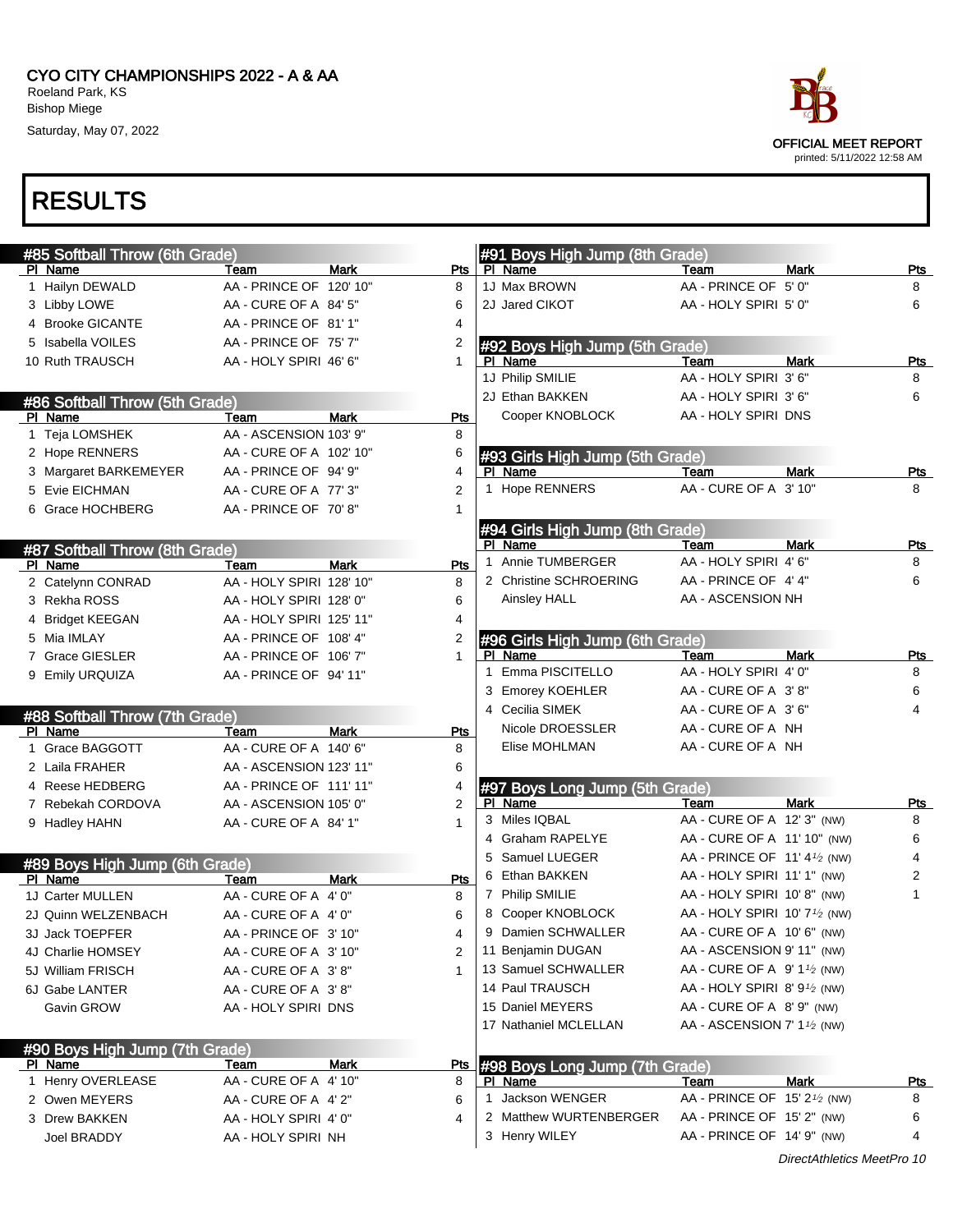| #98 Boys Long Jump (7th Grade) (cont'd) |                                                         |             |     | #102 Girls Long Jump (7th Grade) |                                                        |                            |            |
|-----------------------------------------|---------------------------------------------------------|-------------|-----|----------------------------------|--------------------------------------------------------|----------------------------|------------|
| PI Name                                 | Team                                                    | Mark        | Pts | PI Name                          | Team                                                   | <b>Mark</b>                | Pts        |
| 4 Emmanuel FASCHING                     | AA - ASCENSION 14' 5" (NW)                              |             | 1.5 | 8 Ruby COSENTINO                 | AA - CURE OF A 11' 8 <sup>1</sup> / <sub>2</sub> (NW)  |                            | 8          |
| 4 Henry OVERLEASE                       | AA - CURE OF A 14' 5" (NW)                              |             | 1.5 | 10 Samantha MOHLMAN              | AA - CURE OF A 10' 9 <sup>1</sup> / <sub>2</sub> (NW)  |                            | 6          |
| 7 Cruz RICO                             | AA - HOLY SPIRI 13' $5\frac{1}{2}$ (NW)                 |             |     | 11 Lily FINAN                    | AA - HOLY SPIRI 10' 9 <sup>1/4</sup> (NW)              |                            | 4          |
| 8 Vincent GRONBERG                      | AA - ASCENSION 13' 5" (NW)                              |             |     | 12 Ellen BARKEMEYER              | AA - PRINCE OF 10' $6\frac{1}{2}$ (NW)                 |                            | 2          |
| 9 Joel BRADDY                           | AA - HOLY SPIRI 12' 11 <sup>1</sup> / <sub>2</sub> (NW) |             |     | 13 Genevieve MCDANIEL            | AA - CURE OF A 10' 3 <sup>1</sup> / <sub>2</sub> (NW)  |                            | 1          |
| 11 Brett BOMHOFF                        | AA - HOLY SPIRI 12' 10" (NW)                            |             |     |                                  |                                                        |                            |            |
| 17 Ben TRITZ                            | AA - PRINCE OF 11'5" (NW)                               |             |     | #103 Girls Long Jump (8th Grade) |                                                        |                            |            |
| 19 Auggie COLLINS                       | AA - ASCENSION 11' 4" (NW)                              |             |     | PI Name                          | Team                                                   | <b>Mark</b>                | Pts        |
|                                         |                                                         |             |     | 1 Elizabeth WURTENBERGER         | AA - PRINCE OF 15' 5" (NW)                             |                            | 8          |
| #99 Boys Long Jump (8th Grade)          |                                                         |             |     | 2 Madison KRAFT                  | AA - PRINCE OF 14' 11" (NW)                            |                            | 6          |
| PI Name                                 | Team                                                    | <b>Mark</b> | Pts | 3 Natalie WOLF                   | AA - PRINCE OF 13' 1 $\frac{1}{2}$ (NW)                |                            | 4          |
| 2 Miles BACKHUS                         | AA - PRINCE OF 15' 7 <sup>1/2</sup> (NW)                |             | 8   | 5 Annie TUMBERGER                | AA - HOLY SPIRI 12' 91/2 (NW)                          |                            | 2          |
| 4 Alex MCNAMARA                         | AA - HOLY SPIRI 15' 0" (NW)                             |             | 6   | 6 Maeve RILEY                    | AA - CURE OF A 12' 9" (NW)                             |                            | 1          |
| 5 Jacob WHITE                           | AA - HOLY SPIRI 14' 9" (NW)                             |             | 4   | 7 Hannah DRONE                   | AA - HOLY SPIRI 11' 1" (NW)                            |                            |            |
| 8 Arden HORNUNG                         | AA - HOLY SPIRI 13' 3" (NW)                             |             | 2   | 8 Ella DUNN                      | AA - CURE OF A 10' 11 <sup>1</sup> / <sub>2</sub> (NW) |                            |            |
| 10 Will ROBERTSON                       | AA - CURE OF A 12' 8 <sup>1/2</sup> (NW)                |             | 1   | 15 Josie COOPER                  | AA - CURE OF A 8' 10 <sup>1</sup> / <sub>2</sub> (NW)  |                            |            |
| 13 Reece CHILDRESS                      | AA - ASCENSION 11' 4" (NW)                              |             |     |                                  |                                                        |                            |            |
| 15 Michael ARICO                        | AA - CURE OF A 11' 0" (NW)                              |             |     | #104 Girls Long Jump (6th Grade) |                                                        |                            |            |
| Keenan ROURKE                           | AA - CURE OF A DNS (NW)                                 |             |     | PI Name                          | Team                                                   | Mark                       | Pts        |
|                                         |                                                         |             |     | 2 Brooklyn HUIGENS               | AA - PRINCE OF 13' 9" (NW)                             |                            | 8          |
| #100 Boys Long Jump (6th Grade)         |                                                         |             |     | 3 Raven NAHATO                   | AA - HOLY SPIRI 13' 4 $\frac{1}{2}$ (NW)               |                            | 6          |
| PI Name                                 | Team                                                    | Mark        | Pts | 8 Jillian ANDERSON               | AA - PRINCE OF 12' $3\frac{1}{4}$ (NW)                 |                            | 4          |
| 2 Ethan WHITE                           | AA - HOLY SPIRI 13' 101/2 (NW)                          |             | 8   | 9 Mya LEE                        | AA - ASCENSION 12' $2\frac{1}{2}$ (NW)                 |                            | 2          |
| 5 Carter MULLEN                         | AA - CURE OF A 13' 1 <sup>1</sup> / <sub>2</sub> (NW)   |             | 6   | 10 Alexa BOOS                    | AA - ASCENSION 12' 1" (NW)                             |                            | 1          |
| 6 Zach ARENSBERG                        | AA - HOLY SPIRI 12' 8 $\frac{1}{2}$ (NW)                |             | 4   | 13 Genevieve SMITH               | AA - HOLY SPIRI 11'8" (NW)                             |                            |            |
| 7 Braden KEEGAN                         | AA - HOLY SPIRI 12' $6\frac{3}{4}$ (NW)                 |             | 2   | 14 Emma PISCITELLO               | AA - HOLY SPIRI 11' 5" (NW)                            |                            |            |
| 8 Isaac JAPS                            | AA - ASCENSION 12' 6" (NW)                              |             | 1   | 15 Monica DORING                 | AA - CURE OF A $11' 4\frac{1}{2}$ (NW)                 |                            |            |
| 13 Leyton ZIMMER                        | AA - ASCENSION 11' 5 <sup>1</sup> / <sub>2</sub> (NW)   |             |     | 16 Vivian OVERLEASE              | AA - CURE OF A $10' 10' / 2$ (NW)                      |                            |            |
| 14 Quinn WELZENBACH                     | AA - CURE OF A 11' 1" (NW)                              |             |     | 17 Bella CONRAD                  | AA - HOLY SPIRI 10' 9" (NW)                            |                            |            |
| 16 Gregory ARICO                        | AA - CURE OF A 10' 5 <sup>1</sup> / <sub>2</sub> (NW)   |             |     | 18 Isabella VOILES               | AA - PRINCE OF 10' 6 $\frac{1}{2}$ (NW)                |                            |            |
| 17 William FRISCH                       | AA - CURE OF A $9'9''$ (NW)                             |             |     | 19 Olive HEIER                   | AA - PRINCE OF 10' $4\frac{1}{2}$ (NW)                 |                            |            |
| 18 Peter WALLER                         | AA - HOLY SPIRI 8' $2\frac{1}{4}$ (NW)                  |             |     |                                  |                                                        |                            |            |
| 19 Luke BAKER                           | AA - CURE OF A 8' 2" (NW)                               |             |     | #105 Boys Shot Put (7th Grade)   |                                                        |                            |            |
| 20 Charlie HOMSEY                       | AA - CURE OF A 7' 10 <sup>3/4</sup> (NW)                |             |     | PI Name                          | Team                                                   | <b>Mark</b>                | Pts        |
| Gavin GROW                              | AA - HOLY SPIRI DNS (NW)                                |             |     | 1 Brody HILLS                    | AA - PRINCE OF 34' 11/2                                |                            | 8          |
|                                         |                                                         |             |     | 2 Brody RENNERS                  | AA - CURE OF A 31' 7"                                  |                            | 6          |
| #101 Girls Long Jump (5th Grade)        |                                                         |             |     | 5 Vincent DUGAN                  | AA - ASCENSION 25' 8 $\frac{1}{2}$                     |                            | 4          |
| PI Name                                 | Team                                                    | <b>Mark</b> | Pts | 8 Andrew STEENSON                | AA - ASCENSION 22' 0"                                  |                            | 2          |
| 2 Riley KRAMER                          | AA - HOLY SPIRI 11' 7" (NW)                             |             | 8   | 9 Henry HAHN                     | AA - CURE OF A 21'8 <sup>1</sup> /2                    |                            | 1.         |
| 3 Eva SCIARA                            | AA - CURE OF A 11' 4" (NW)                              |             | 6   | 10 Drew BAKKEN                   | AA - HOLY SPIRI 21'8"                                  |                            |            |
| 4 Mary WURTENBERGER                     | AA - PRINCE OF 11'2" (NW)                               |             | 4   | Cooper LICHTENAUER               | AA - HOLY SPIRI DNS                                    |                            |            |
| 8 Molly TRITZ                           | AA - PRINCE OF $8'$ 11 <sup>1</sup> / <sub>2</sub> (NW) |             | 2   |                                  |                                                        |                            |            |
| 10 Sophia LEACH                         | AA - HOLY SPIRI 8' 9" (NW)                              |             |     | #106 Boys Shot Put (8th Grade)   |                                                        |                            |            |
| 12 Charlotte CODY                       | AA - CURE OF A $8'$ 4 <sup>1</sup> / <sub>2</sub> (NW)  |             |     | PI Name                          | Team                                                   | Mark                       | <u>Pts</u> |
| Eleanora HARRINGTON                     | AA - ASCENSION DNS (NW)                                 |             |     | 2 Alex MCNAMARA                  | AA - HOLY SPIRI 34' 934                                |                            | 8          |
| Caroline COOPER                         | AA - ASCENSION DNS (NW)                                 |             |     | 3 Ryan SCHROERING                | AA - PRINCE OF 28' 734                                 |                            | 6          |
|                                         |                                                         |             |     | 6 Rohan SCHIELTZ                 | AA - ASCENSION 27' 8"                                  |                            | 4          |
|                                         |                                                         |             |     |                                  |                                                        | DirectAthletics MeetPro 11 |            |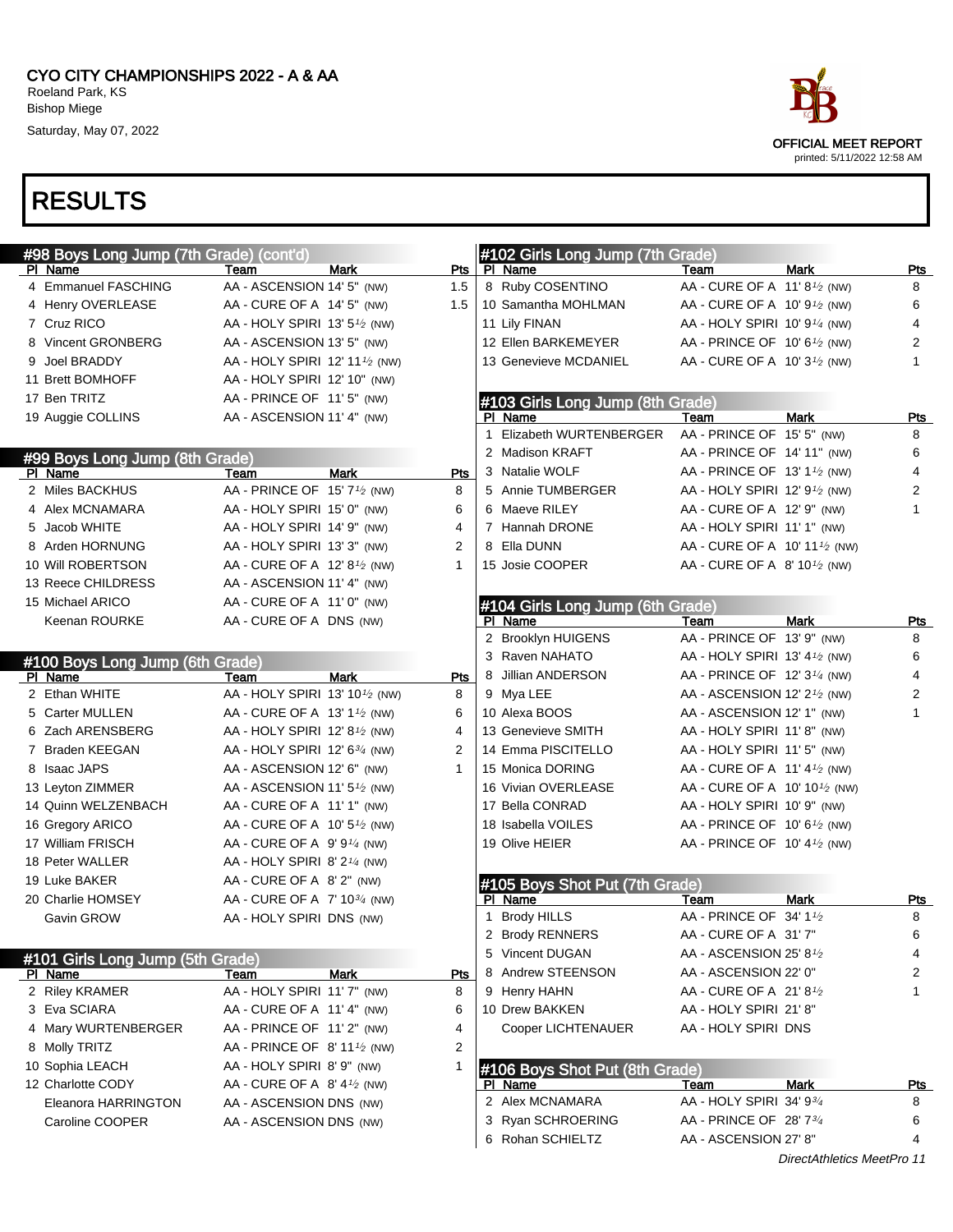|                           | race        |                                                            |  |
|---------------------------|-------------|------------------------------------------------------------|--|
|                           |             | <b>OFFICIAL MEET REPORT</b><br>printed: 5/11/2022 12:58 AM |  |
|                           |             |                                                            |  |
|                           |             |                                                            |  |
| n Grade) (cont'd)<br>Team | <b>Mark</b> | Pts                                                        |  |
| AA - HOLY SPIRI 23' 111/2 |             | 4                                                          |  |
| AA - HOLY SPIRI 21'3"     |             | 2                                                          |  |
|                           |             |                                                            |  |

| #106 Boys Shot Put (8th Grade) (cont'd)    |                                 |                           |                | #112 Girls Shot Put (8th Grade) (cont'd) |                           |             |     |
|--------------------------------------------|---------------------------------|---------------------------|----------------|------------------------------------------|---------------------------|-------------|-----|
| PI Name                                    | Team                            | <b>Mark</b><br>Pts        |                | PI Name                                  | Team                      | <b>Mark</b> | Pts |
| 10 Michael ARICO                           | AA - CURE OF A 23' 1"           | $\overline{2}$            |                | 4 Catelynn CONRAD                        | AA - HOLY SPIRI 23' 111/2 |             | 4   |
| Arden HORNUNG                              | AA - HOLY SPIRI DNS             |                           |                | 6 Hannah DRONE                           | AA - HOLY SPIRI 21'3"     |             | 2   |
|                                            |                                 |                           |                | 7 Lillian CAUL                           | AA - PRINCE OF 17' 10"    |             | 1   |
| #107 Boys Shot Put (6th Grade)             |                                 |                           |                |                                          |                           |             |     |
| PI Name                                    | Team                            | <b>Mark</b><br><b>Pts</b> |                | <b>5th Grade Girls Scores</b>            |                           |             |     |
| 1 Kolbe MEINHARDT                          | AA - PRINCE OF 28' 31/2         | 8                         | PI             | Team                                     | Code                      | Score       |     |
| 3 Luke BAKER                               | AA - CURE OF A 24' 91/2         | 6                         |                | AA - Prince Of Peace                     | POP <sub>1</sub>          | 81          |     |
| 5 Gregory ARICO                            | AA - CURE OF A 23' 71/2         | 4                         | $\overline{2}$ | AA - Cure Of Ars                         | COA1                      | 48          |     |
| 6 Thomas PICKERT                           | AA - PRINCE OF 22' 41/2         | 2                         | 3              | AA - Holy Spirit                         | <b>HS21</b>               | 31          |     |
| 7 Quinn WELZENBACH                         | AA - CURE OF A 22' 2"           | 1                         | 4              | AA - Ascension                           | ASC <sub>1</sub>          | 24          |     |
| 8 Grant ARCIGA                             | AA - HOLY SPIRI 20' 10"         |                           |                | <b>6th Grade Girls Scores</b>            |                           |             |     |
| 9 Henry KRATOCHVIL                         | AA - PRINCE OF 17' 7"           |                           | PI             | Team                                     | Code                      | Score       |     |
| 10 Peter WALLER                            | AA - HOLY SPIRI 16' 10"         |                           |                | AA - Prince Of Peace                     | POP <sub>1</sub>          | 110         |     |
|                                            |                                 |                           | $\overline{2}$ | AA - Cure Of Ars                         | COA1                      | 59          |     |
| #108 Boys Shot Put (5th Grade)             |                                 |                           | 3              | AA - Ascension                           | ASC <sub>1</sub>          | 55          |     |
| PI Name                                    | Team                            | <b>Mark</b><br><b>Pts</b> | 4              | AA - Holy Spirit                         | <b>HS21</b>               | 35          |     |
| 2 Hank ENGELBERT                           | AA - CURE OF A 23' 41/2         | 8                         |                |                                          |                           |             |     |
| 6 Philip SMILIE                            | AA - HOLY SPIRI 19' 21/2        | 6                         | 7th<br>PI      | <b>Grade Girls Scores</b><br>Team        | Code                      | Score       |     |
| 7 Luke LORENZ                              | AA - ASCENSION 18' 11"          | 4                         |                | AA - Cure Of Ars                         | COA1                      | 91          |     |
| 9 Benjamin DUGAN                           | AA - ASCENSION 17' 5"           | $\overline{2}$            | 2              | AA - Ascension                           | ASC1                      | 44          |     |
| 11 Brayden ROWLAND                         | AA - CURE OF A 16' 61/2         | 1                         | 3              | AA - Prince Of Peace                     | POP <sub>1</sub>          | 34          |     |
| 13 Liam FLYNN                              | AA - ASCENSION 15' 2"           |                           | 4              | AA - Holy Spirit                         | <b>HS21</b>               | 26          |     |
| 15 Asa SCHNETZLER                          | AA - CURE OF A 14' 21/2         |                           |                |                                          |                           |             |     |
| 17 Daniel ROBERTSON                        | AA - CURE OF A 13' 11/2         |                           |                | <b>Grade Girls Scores</b><br>8th         |                           |             |     |
|                                            |                                 |                           | PI             | Team                                     | Code                      | Score       |     |
| #109 Girls Shot Put (5th Grade)            |                                 |                           |                | AA - Prince Of Peace                     | POP <sub>1</sub>          | 110         |     |
| PI Name                                    | Team                            | <b>Mark</b><br>Pts        | $\overline{2}$ | AA - Holy Spirit                         | <b>HS21</b>               | 98          |     |
| 1 Hope RENNERS                             | AA - CURE OF A 22' 6"           | 8                         | 3              | AA - Cure Of Ars                         | COA1                      | 37          |     |
| 2 Finnley RICHLIN                          | AA - PRINCE OF 19' 2"           | 6                         | 4              | AA - Ascension                           | ASC <sub>1</sub>          | 19          |     |
|                                            |                                 |                           |                | 5th Grade Boys Scores                    |                           |             |     |
| #110 Girls Shot Put (6th Grade)<br>PI Name |                                 | <b>Mark</b><br><b>Pts</b> | <b>PI</b>      | Team                                     | Code                      | Score       |     |
| 1 Brooke GICANTE                           | Team<br>AA - PRINCE OF 25' 43/4 | 8                         |                | AA - Cure Of Ars                         | COA1                      | 80          |     |
| 2 Genevieve SMITH                          | AA - HOLY SPIRI 22' 1"          | 6                         | 2              | AA - Ascension                           | ASC1                      | 68          |     |
| 4 Libby LOWE                               | AA - CURE OF A 19' 91/2         | 4                         | 3              | AA - Holy Spirit                         | <b>HS21</b>               | 65          |     |
|                                            |                                 |                           |                | AA - Prince Of Peace                     | POP <sub>1</sub>          | 34          |     |
|                                            |                                 |                           |                | <b>6th Grade Boys Scores</b>             |                           |             |     |
| #111 Girls Shot Put (7th Grade)<br>PI Name | Team                            | Mark<br>Pts               | PI             | Team                                     | Code                      | Score       |     |
| 2 Laila FRAHER                             | AA - ASCENSION 29' 71/2         | 8                         |                | AA - Prince Of Peace                     | POP <sub>1</sub>          | 91          |     |
| 3 Hadley HAHN                              | AA - CURE OF A 25' 4"           | 6                         | 2              | AA - Cure Of Ars                         | COA1                      | 61          |     |
| 5 Samantha MOHLMAN                         | AA - CURE OF A 22' 6"           | 4                         | 3              | AA - Holy Spirit                         | <b>HS21</b>               | 57          |     |
| 7 Reese HEDBERG                            | AA - PRINCE OF 20' 2"           | 2                         | 4              | AA - Ascension                           | ASC <sub>1</sub>          | 52          |     |
|                                            |                                 |                           |                | <b>Grade Boys Scores</b><br>7th          |                           |             |     |
| #112 Girls Shot Put (8th Grade)            |                                 |                           | <b>PI</b>      | Team                                     | Code                      | Score       |     |
| PI Name                                    | Team                            | Mark<br>Pts               |                | AA - Prince Of Peace                     | POP <sub>1</sub>          | 140         |     |
| 2 Amri EISCHEN                             | AA - HOLY SPIRI 25' 6"          | 8                         | 2              | AA - Cure Of Ars                         | COA1                      | 61.5        |     |
| 3 Caroline MARTIN                          | AA - HOLY SPIRI 24' 61/2        | 6                         | 3              | AA - Ascension                           | ASC <sub>1</sub>          | 46.5        |     |
|                                            |                                 |                           |                |                                          |                           |             |     |